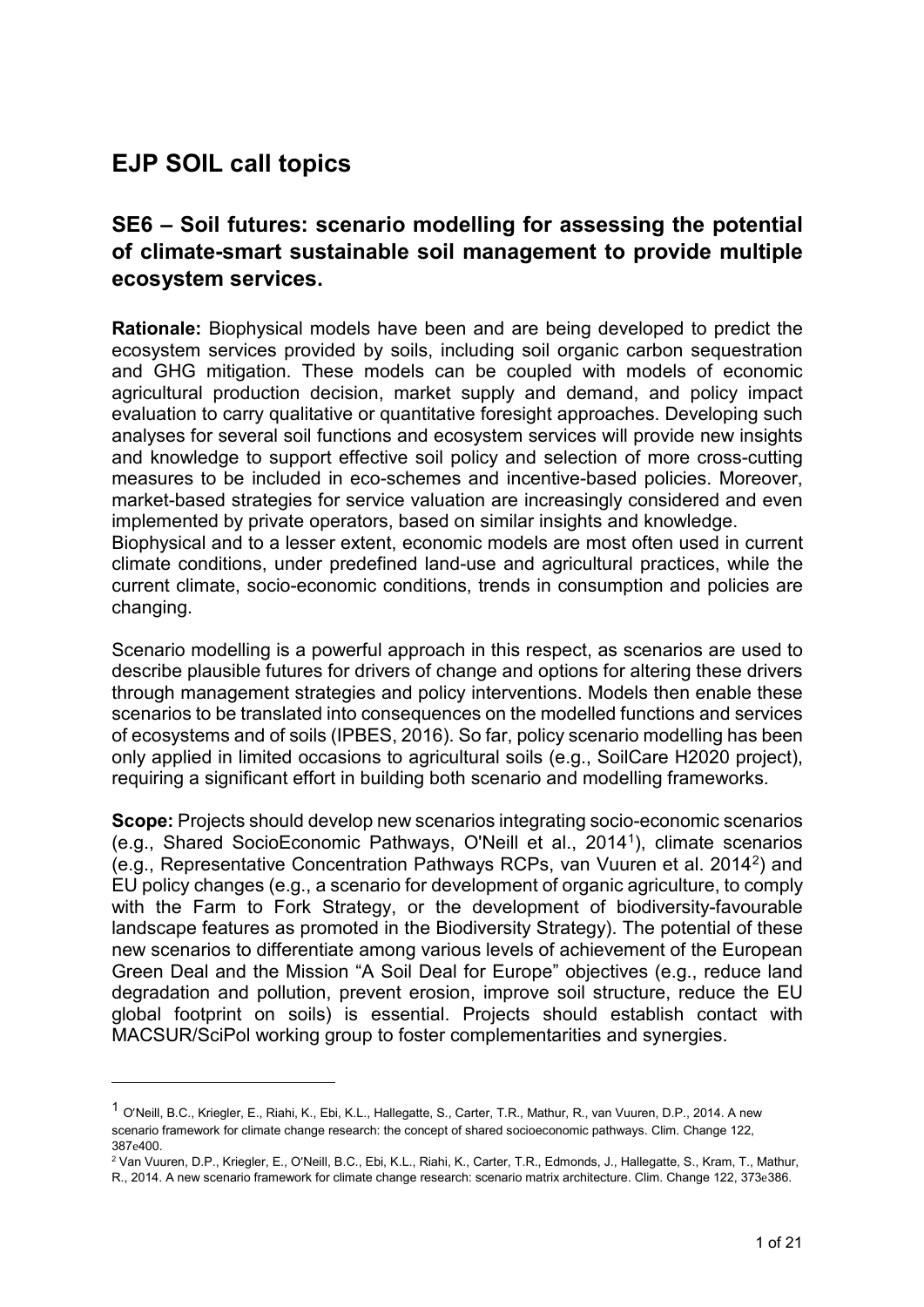In parallel, projects should design a modelling framework built around a coupling (interlinking) architecture of biophysical soil models and integrated models of agriculture, climate, soil and the economy. Integrated interdisciplinary models allow coupling existing models to address the synergies, antagonisms and cost/benefit ratios among different soil management strategies relevant for the EJP SOIL challenges. In particular, economic models of agricultural markets and supply, and land use changes at a higher scale than farm-level, can be used to test for such scenarios, if available from previous EJP SOIL projects or from their partners. A possibility is to build the scenario-based modelling framework along two dimensions: changes in agriculture practices and systems on the one hand, identification of changes in soil health and services provided on the other. The modelling framework should be defined and documented with detailed argumentation, then set up and if possible, be preliminarily used depending on available models and limited duration of the project.

To build such framework, models utilised or developed by other EJP SOIL projects  $(1<sup>st</sup>$  internal call) should be given high priority, to predict the provision of ecosystem services by agricultural soils, including agricultural production and climate change mitigation, under climate-smart sustainable soil management options. This priority extends to data already collected and managed by EJP SOIL projects. Examples of models and data include EJP SOIL projects: Carboseq (feasible Soil Organic Carbon sequestration potential data), SOMMIT (simulation outputs of long-term agroecological system responses to contrasting management options), TRACE-Soil (soil abiotic and biotic predictors of trade-off magnitudes involving carbon sequestration, biodiversity, GHG emissions), STEROPES (satellite information to predict cropland soil organic carbon content), SCALES (harmonisation of data and modelling approaches for the management of sediment connectivity) and SIREN (inventory of indicator systems).

Alternative methods can also be considered for implementing scenarios at national scale (method of transfer, use of scientific external references) in case of lack of specific data for some countries from EJP SOIL projects. The modelling framework, associated with the scenario design, should clearly target the assessment of the performance of soil management strategies in addressing the quantitative targets proposed by the Mission Board on Healthy Soil and Food (e.g., current C losses in farmlands should be reversed to an increase by 0.1-0.4% per year). Intrinsic framework properties can also be checked for consistency with the Green Deal objectives, when considering the impact of changes in agricultural practices and systems on soil functions and services.

#### **Expected outcomes:**

- Supporting effective policy and selection of eco-schemes in different European countries with a better vision of how soils and their services may respond to different pathways of future human development in Europe.
- Identifying potential impediments and bottlenecks that need to be addressed and overcome to ensure the provision of ecosystem services by agricultural soils.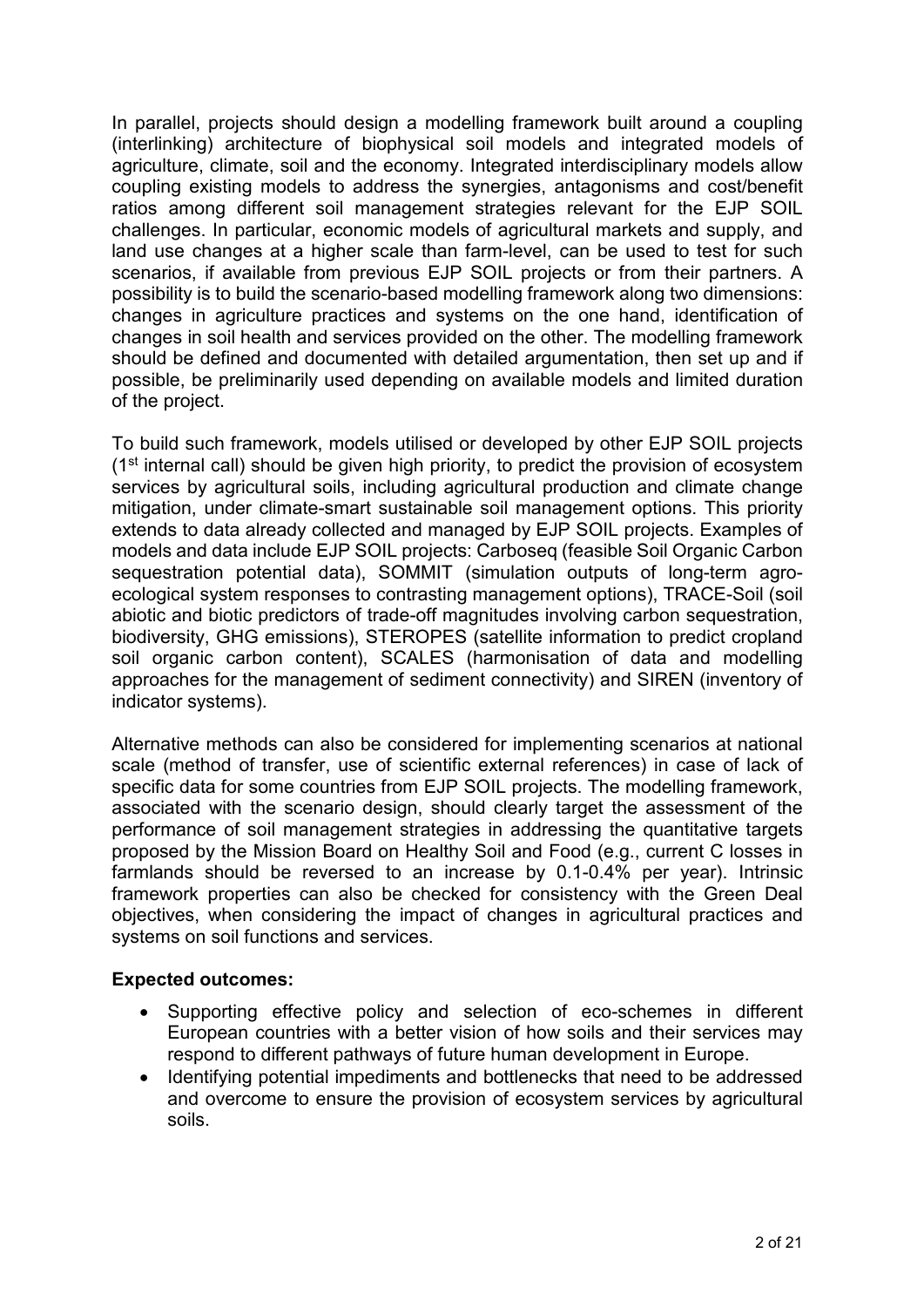- Increased consistency in EJP SOIL projects' outcomes, by complementing the outputs of 1st and 2nd internal call projects and integrating and linking them within scenario modelling frameworks.
- Increasing the number and range of modelling frameworks involving interdisciplinary approaches, related to climate smart and sustainable soil management for the provision of multiple ecosystem services.

#### **Expected impacts**:

- EJP SOIL EI1: Fostering understanding of soil management and its influence on climate mitigation and adaptation, sustainable agricultural production and environment.
- EJP SOIL EI2: Understanding how soil carbon sequestration can contribute to climate change mitigation at regional level including accounting for carbon.
- EJP SOIL EI5: Fostering the uptake of soil management practices which are conducive to climate change adaptation and mitigation.

**Project Type**: Medium size research project (up to 1.75 M€).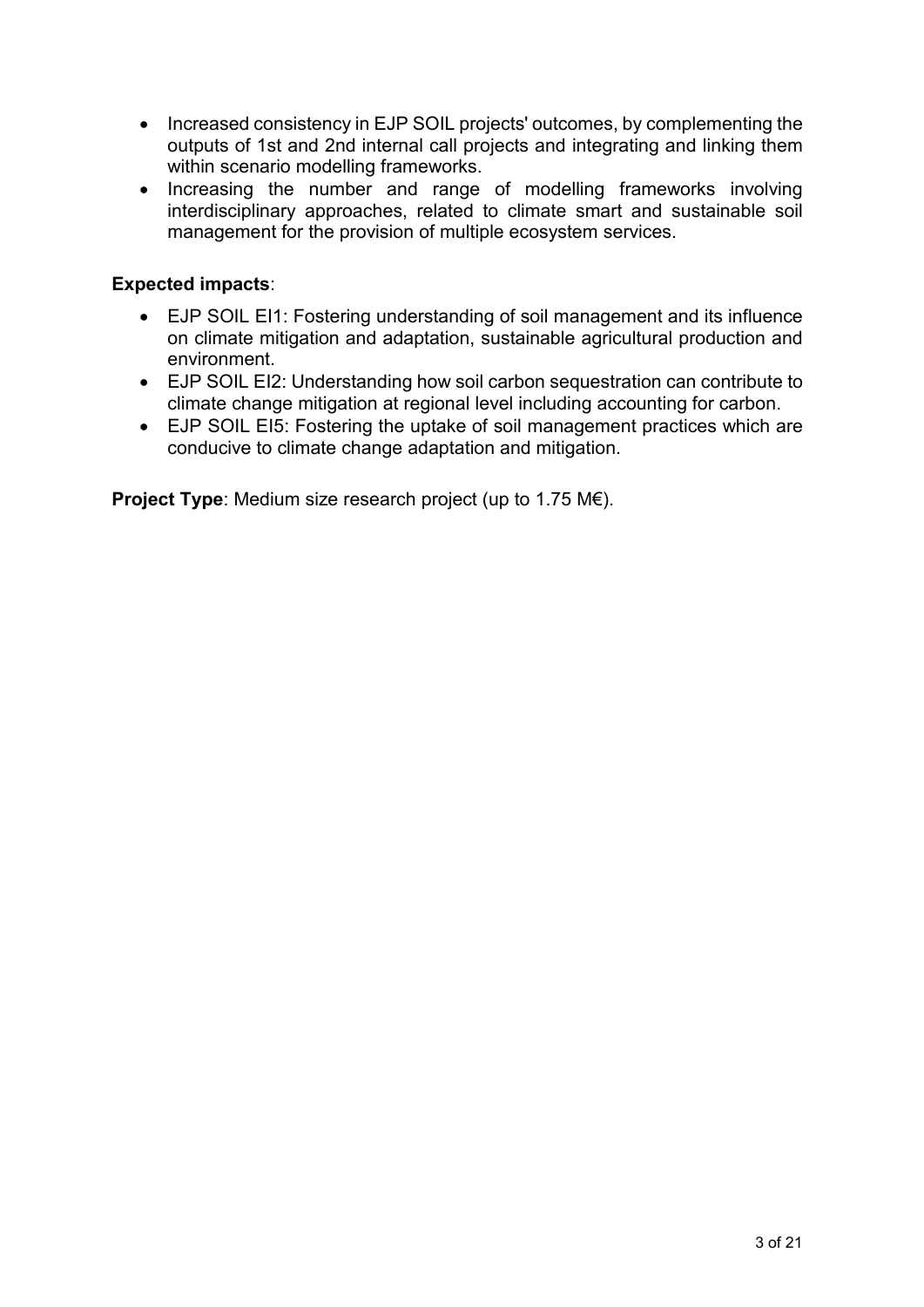**Proposal template**

# **Acronym**

**Title**

Coordinator: XXX

Proposal for EJP SOIL 3rd Internal Call topic: XXX

[Date of submission]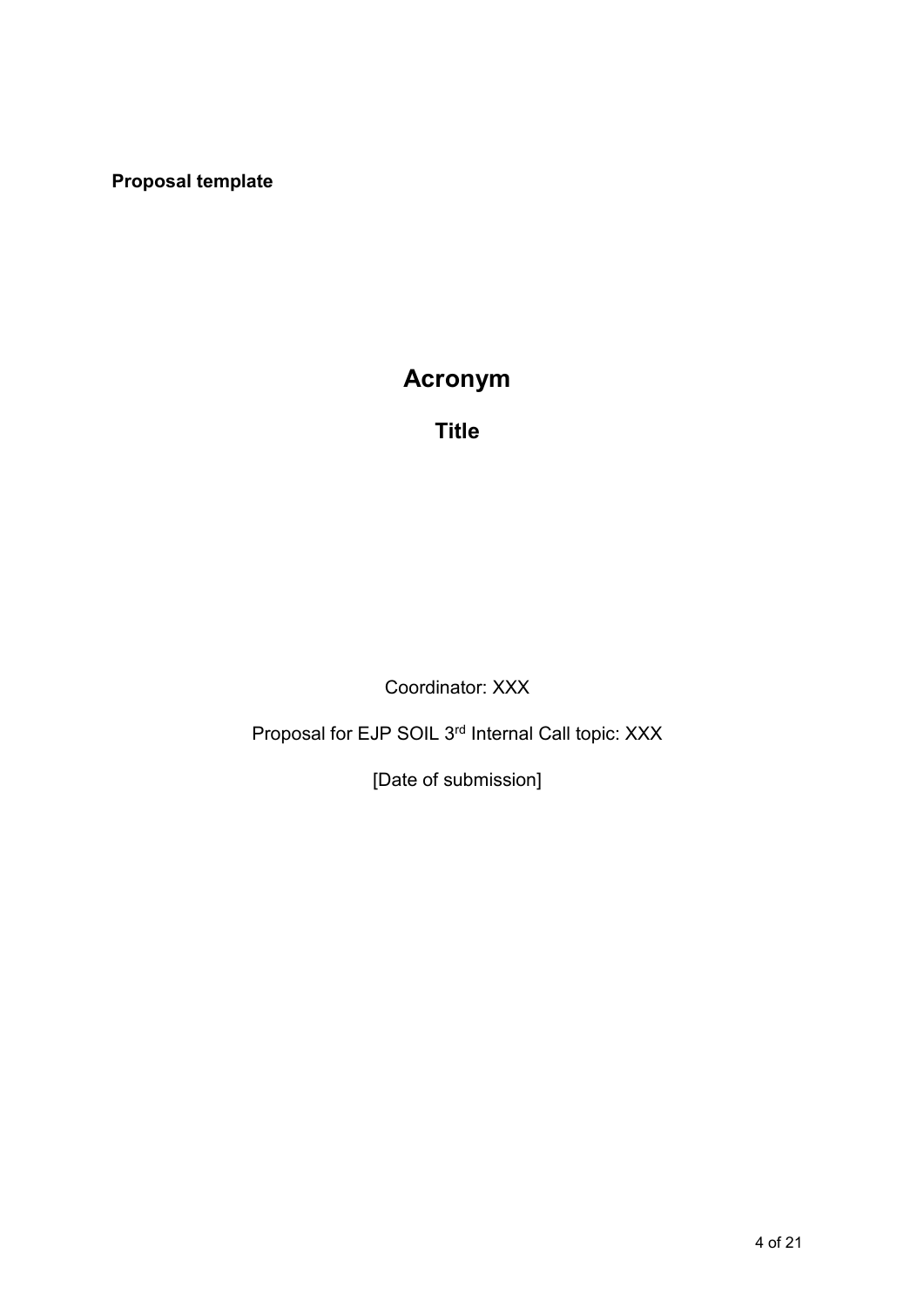## **Table of Contents**

| 2.                               |  |
|----------------------------------|--|
| 2.1.<br>2.2.                     |  |
| 4.                               |  |
| 4.1.<br>4.2.<br>4.3.             |  |
| 5 <sub>1</sub><br>6.<br>7.<br>8. |  |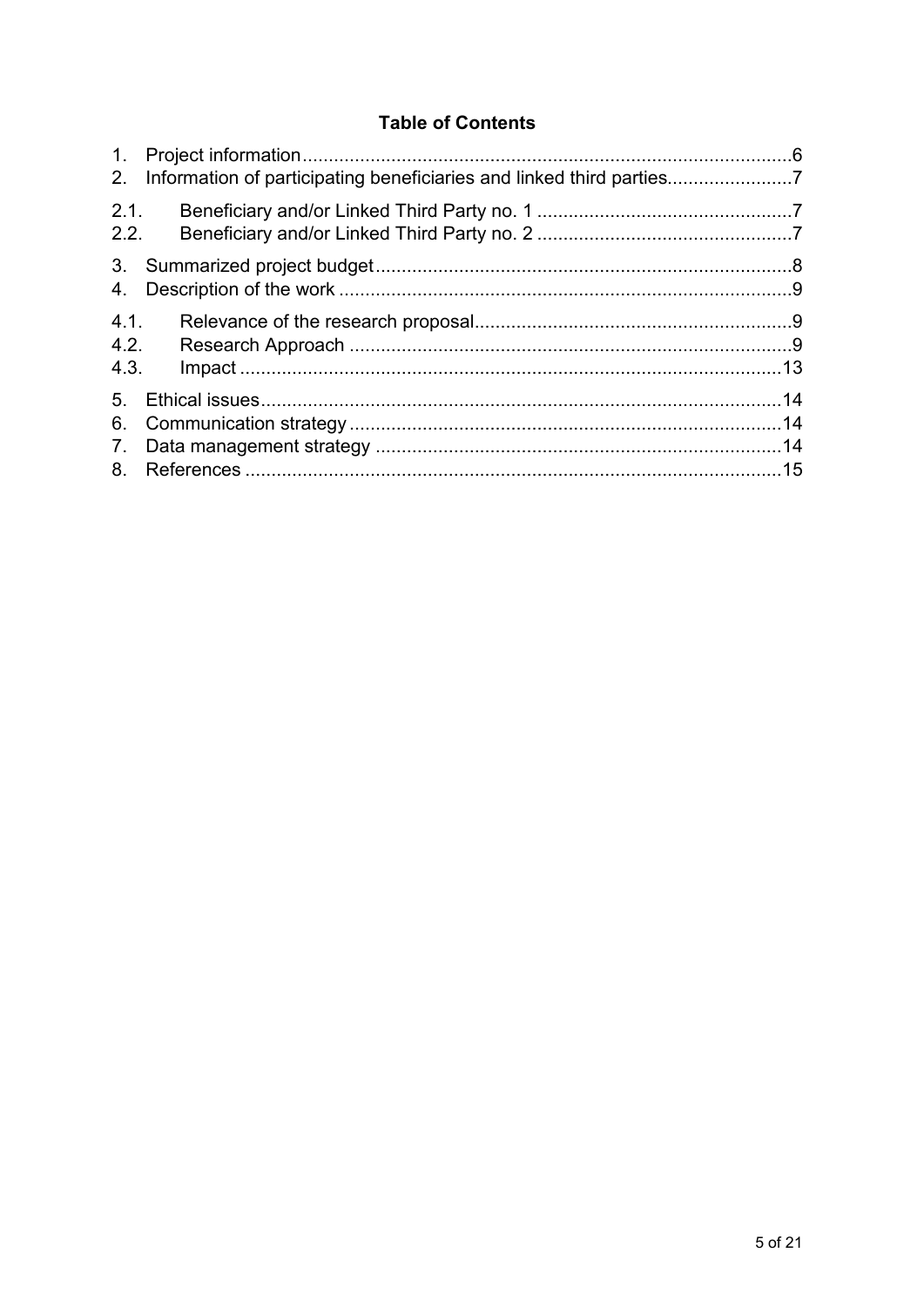## <span id="page-5-0"></span>**1. Project information**

Title and acronym:

Keywords:

Duration in months:

Topic:

Project leader: *Organization name and affiliation*

Publishable summary: *in max 800 characters incl. spaces*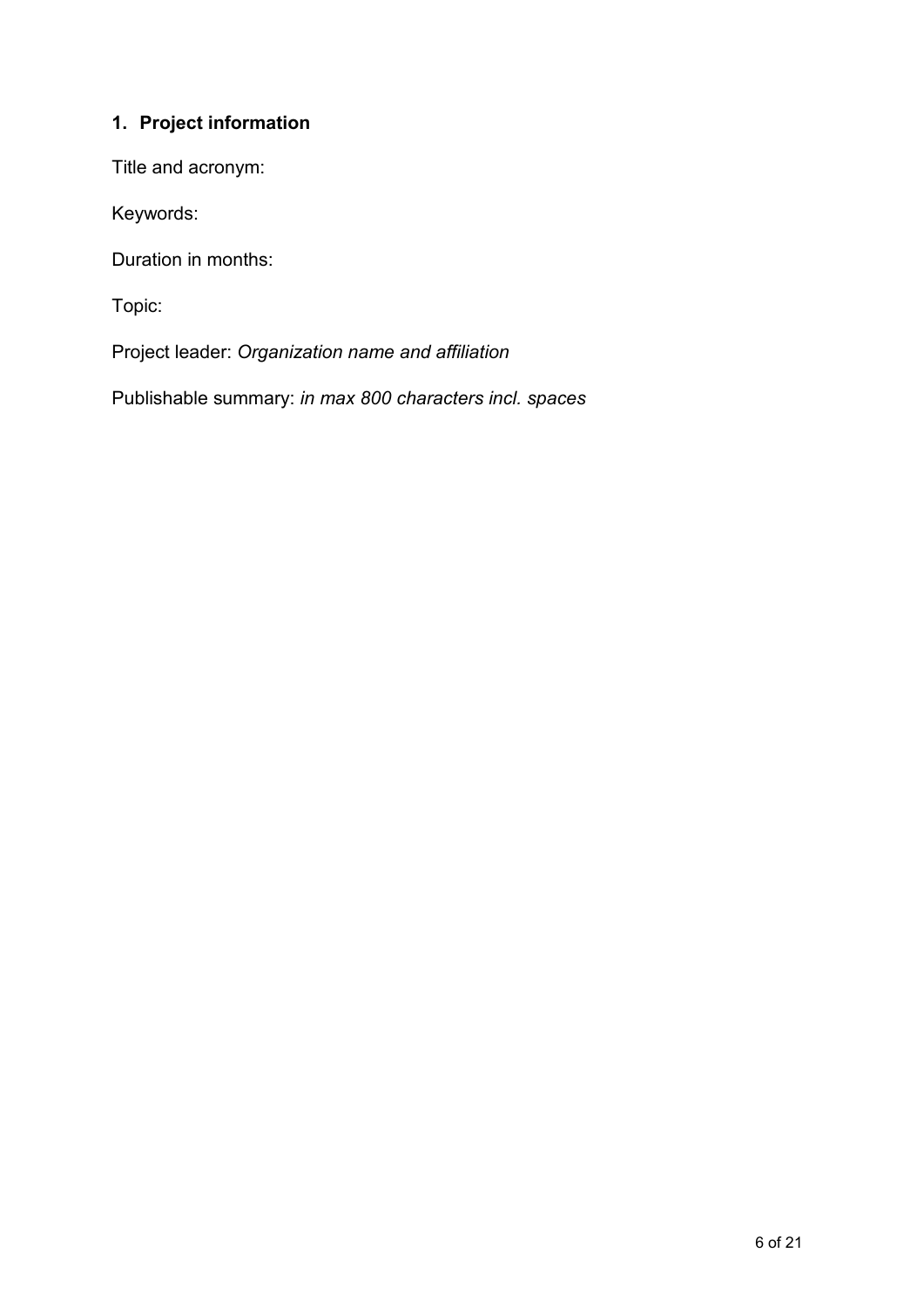## <span id="page-6-0"></span>**2. Information of participating beneficiaries and linked third parties**

*Filled by each beneficiary, third linked part and the project coordinator.*

## <span id="page-6-1"></span>**2.1.Beneficiary and/or Linked Third Party no. 1**

Organization:

Responsible person at the organization:

Role of beneficiary/linked third parties in the project *Max. 1000 characters; including fields of expertise and related to topic ongoing projects (including project name, funder, amount, overlaps and links with current proposal)*

Tasks of the beneficiary and linked third parties in the project: *Max. 1500 characters*

## <span id="page-6-2"></span>**2.2.Beneficiary and/or Linked Third Party no. x**

Organization:

Responsible person at the organization:

Role of beneficiary/linked third parties in the project *Max. 1000 characters; including fields of expertise and related to topic ongoing projects (including project name, funder, amount, overlaps and links with current proposal)*

Tasks of the beneficiary and linked third parties in the project: *Max. 1500 characters*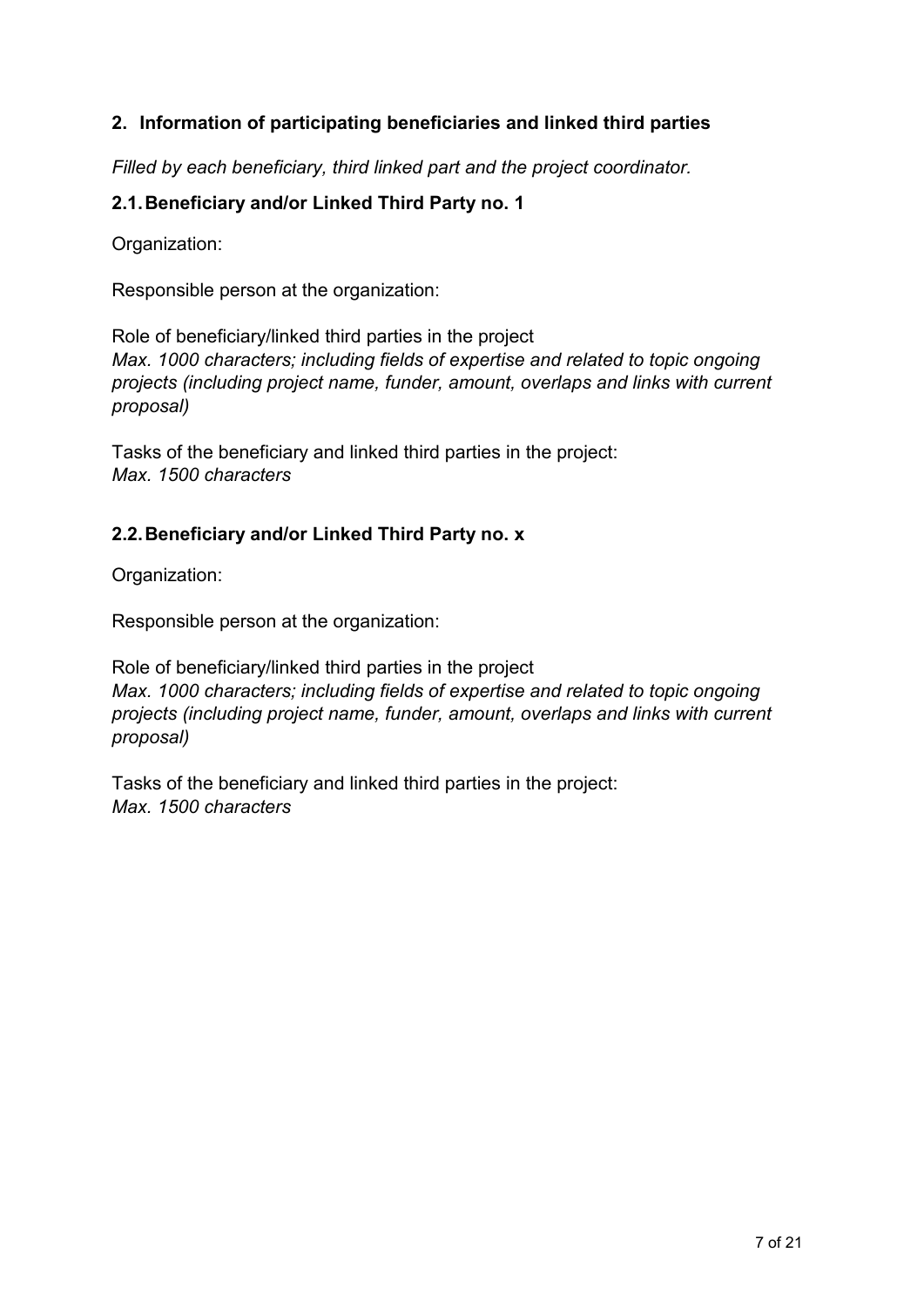## <span id="page-7-0"></span>**3. Summarized project budget**

*In k€ total budget; Please use XLS template for planning; see Annex 4. Short narrative explanation for each budget item listed in table 1 (max 800 characters incl. spaces plus Table 1). Avoid outstanding "other costs"; costs that exceed 15% of the personnel costs (please contact the Call Office [EJPCO@maapera.fi] in case outstanding costs are expected).* 

|                               | Amount in k€ |
|-------------------------------|--------------|
| <b>Personnel costs</b>        |              |
| <b>Consumables</b>            |              |
| Durable equipment             |              |
| <b>Travel and subsistence</b> |              |
| Other costs#                  |              |
| Sub-contracting               |              |
| Indirect costs*               |              |
| Total budget                  |              |

Table 1: Summarized project budget

*# Includes budget for communication, dissemination and exploitation activities; see for more information in the proposal template, section 6 "Communication strategy". \* Indirect costs: 25% of the total direct costs (personnel costs, consumables, durable equipment, travel and subsistence and other costs) minus subcontracting costs.*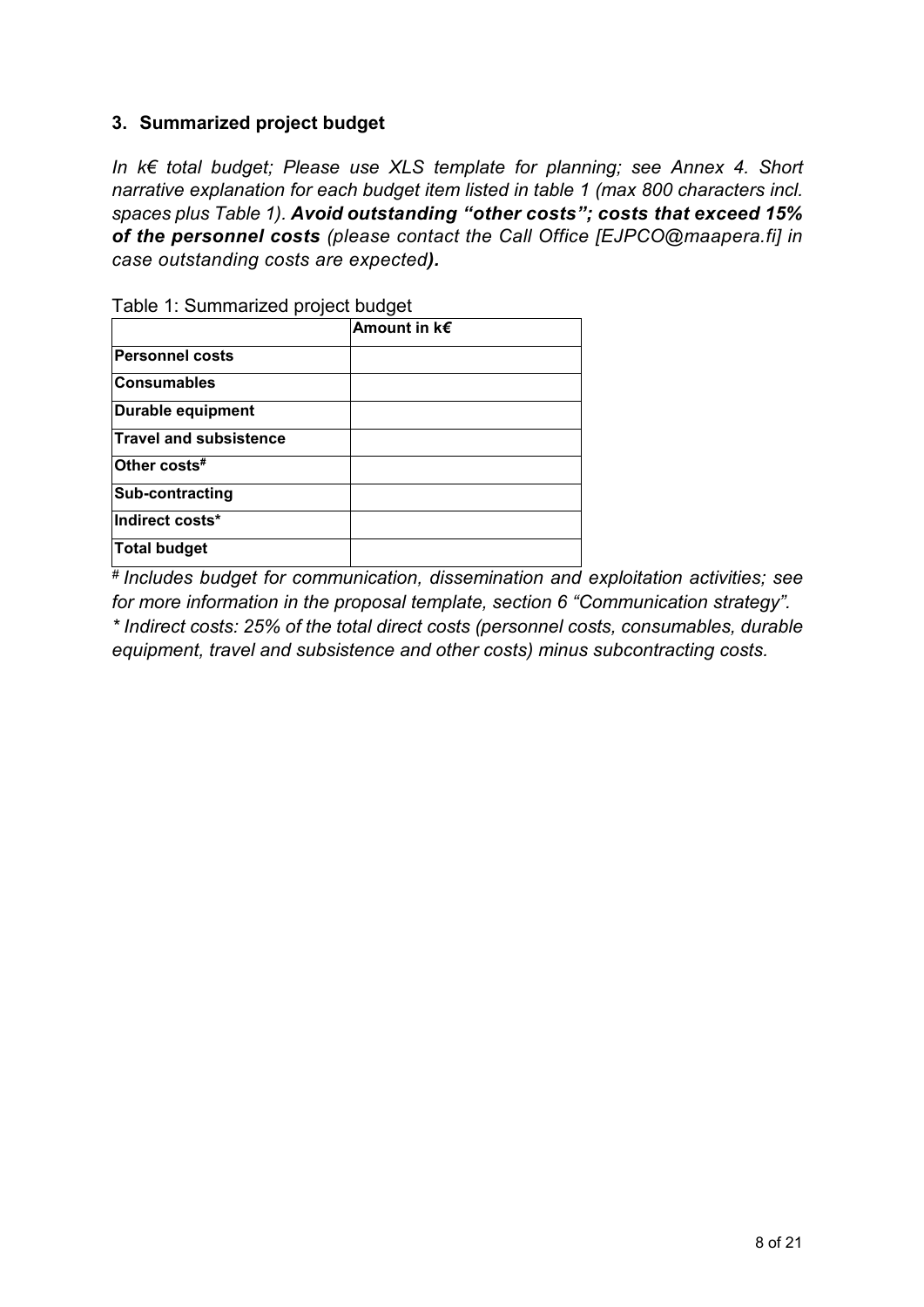## <span id="page-8-0"></span>**4. Description of the work**

*Max 18.000 characters with spaces; in addition the work package descriptions and work plan that are part of section 4.2.*

#### <span id="page-8-1"></span>**4.1.Relevance of the research proposal**

*Objectives and main hypotheses*

*Relevance to the topic*

#### <span id="page-8-2"></span>**4.2.Research Approach**

*General approach and methodology*

#### *Brief description of the work plan*

*(including provisional project structure, work packages, work plan and collaboration among beneficiaries and/or linked third parties)*

Table 2: Work packages (WPs), start and end months (i.e. EJP SOIL months), and number of person months.

|                     | Lead                | Person- | <b>Start</b> | <b>End</b> |
|---------------------|---------------------|---------|--------------|------------|
| <b>Work package</b> | participant*        | months  | month*       | month*     |
| <b>WP1:</b>         |                     |         | <b>MXX</b>   | <b>MXX</b> |
| <b>WP2:</b>         |                     |         | <b>MXX</b>   | <b>MXX</b> |
| <b>WP3:</b>         |                     |         | <b>MXX</b>   | <b>MXX</b> |
| <b>WP4:</b>         |                     |         | <b>MXX</b>   | <b>MXX</b> |
| <b>WP5:</b>         |                     |         | <b>MXX</b>   | <b>MXX</b> |
| <b>WP6:</b>         |                     |         | <b>MXX</b>   | <b>MXX</b> |
| <b>WP7:</b>         |                     |         | <b>MXX</b>   | <b>MXX</b> |
|                     | <b>Total person</b> |         |              |            |
|                     | months:             |         |              |            |

*\* EJP SOIL months; M1 equals February 2020*

Table 3: Descriptions of the work packages (WPs). The following pages contain tables detailing the participants (i.e. beneficiaries and linked third parties [LTP]), start and end months (i.e. EJP SOIL months; M1 equals February 2020), number of person months, objectives (OB), tasks (T) & deliverables (D) of each WP.

| <b>Work package</b>  | WP1: |                     |   |   |   |   |  |   |   |    |  |    |    |
|----------------------|------|---------------------|---|---|---|---|--|---|---|----|--|----|----|
| Lead beneficiary     |      | full name (acronym) |   |   |   |   |  |   |   |    |  |    |    |
| lor LTP              |      |                     |   |   |   |   |  |   |   |    |  |    |    |
| <b>Deputy leader</b> |      | full name (acronym) |   |   |   |   |  |   |   |    |  |    |    |
| Beneficiary no.      |      | ◠                   | 3 | 4 | 5 | 6 |  | 8 | 9 | 10 |  | 12 | 13 |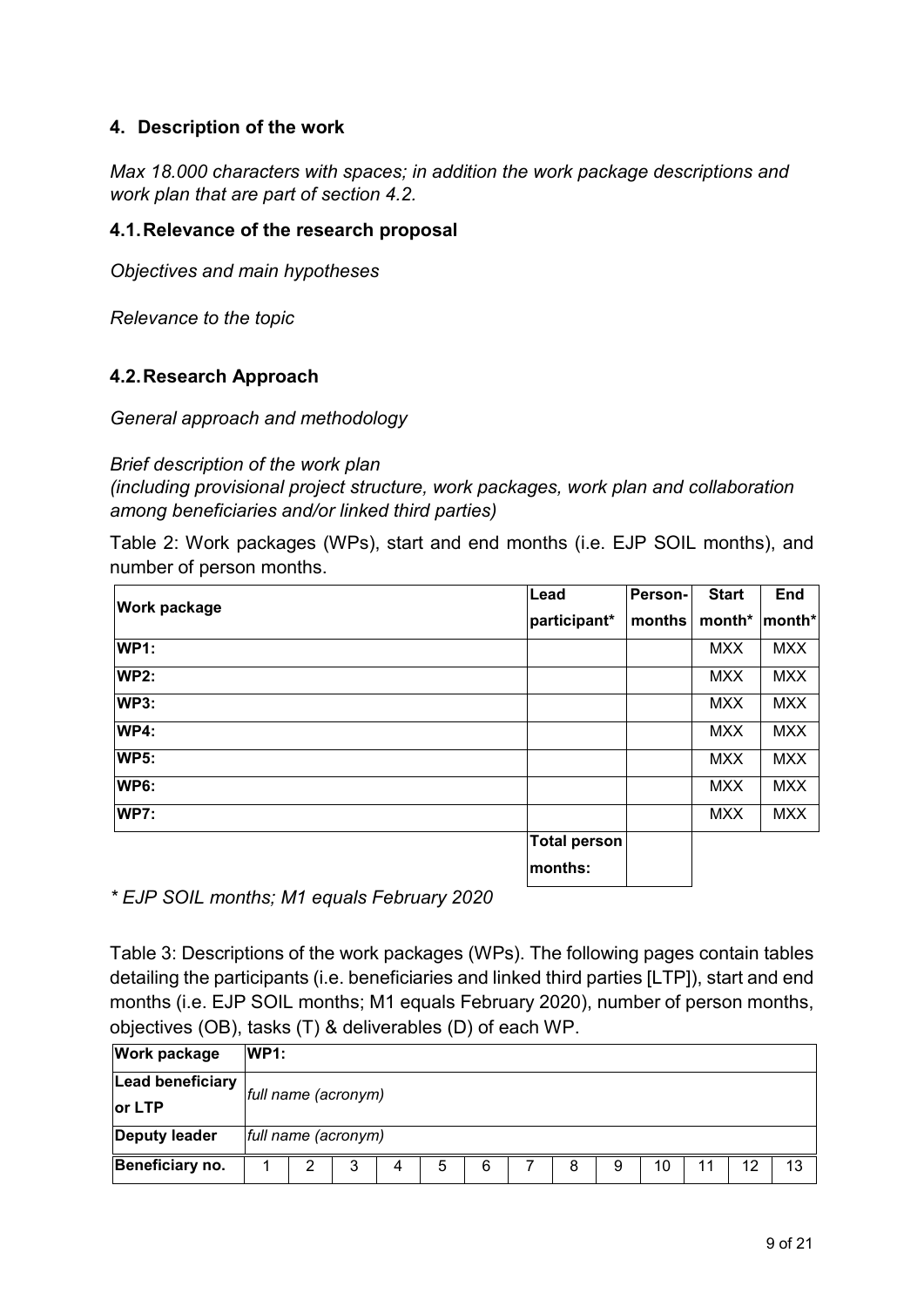| Abbreviation         | <b>INRAE</b>       | WR             | <b>BIOS</b>          | EV-ILVO | CRAW             | CZU            | R                  | EMU                  | LUKE                 | Thuenen          | Julich                     | <b>ATK</b>           | Teagasc      |
|----------------------|--------------------|----------------|----------------------|---------|------------------|----------------|--------------------|----------------------|----------------------|------------------|----------------------------|----------------------|--------------|
| <b>Person-months</b> |                    |                |                      |         |                  |                |                    |                      |                      |                  |                            |                      |              |
| Beneficiary no.      | 14                 | 15             | 16                   | 17      | 18               | 19             | 20                 | 21                   | 22                   | 23               | 24                         | 25                   | 26           |
| <b>Abbreviation</b>  | CREA               | $\exists$      | LAMMC                | NIBIO   | <b>PNNI</b>      | <b>NINI</b>    | NPPC               | <b>ULBF</b>          | CSIC                 | <b>DTS</b>       | AGS                        | TAGEM                | <b>AFBI</b>  |
| <b>Person-months</b> |                    |                |                      |         |                  |                |                    |                      |                      |                  |                            |                      |              |
| LTP no.              | $\mathbf{1}$       | $\overline{2}$ | 3                    | 4       | 5                | $6\phantom{1}$ | $\overline{7}$     | 8                    | 9                    | 10               | 11                         | 12                   | 13           |
| <b>Abbreviation</b>  | AgroParisTech      | Institut Agro  | $\frac{1}{\sqrt{2}}$ | EAA     | <b>BOKU</b>      | AGES           | BAW                | BFW                  | EV INBO              | <b>OdA</b>       | ARC                        | <b>CNR</b>           | <b>ISPRA</b> |
| <b>Person-months</b> |                    |                |                      |         |                  |                |                    |                      |                      |                  |                            |                      |              |
| LTPno.               | 14                 | 15             | 16                   | 17      | 18               | 19             | 20                 | 21                   | 22                   | 23               | 24                         | 25                   | 26           |
| <b>Abbreviation</b>  | <b>UNIPA</b>       | ENEA           | AGRIS                | ERSAF   | AIS              | UM-FKBV        | $\frac{1}{\Gamma}$ | $\frac{1}{\epsilon}$ | $\frac{1}{\sqrt{2}}$ | $\frac{1}{\tau}$ | $\frac{1}{\epsilon}$       | $\frac{1}{\epsilon}$ | $\div$       |
| <b>Person-months</b> |                    |                |                      |         |                  |                |                    |                      |                      |                  |                            |                      |              |
|                      | <b>Start month</b> |                | <b>MXX</b>           |         | <b>End month</b> |                | <b>MXX</b>         |                      |                      |                  | <b>Total person-months</b> |                      | XX           |

#### **Objectives**

• *Describe the overall objective of the WP (max. 7 lines).*

• *List the specific objectives of the WP, including a descriptive but concise title, followed by a description.*

• *A commonly used approach, which helps to boost clarity, is link objectives directly to tasks, i.e. OB1.1 is dealt with by T1.1.*

The specific objectives are to:

- **OB1.1: TITLE:** DESCRIPTION
- **OB1.2: TITLE:** DESCRIPTION
- **OB1.3: TITLE:** DESCRIPTION
- **OB1.4: TITLE:** DESCRIPTION
- **OB1.5: TITLE:** DESCRIPTION

**Description of work**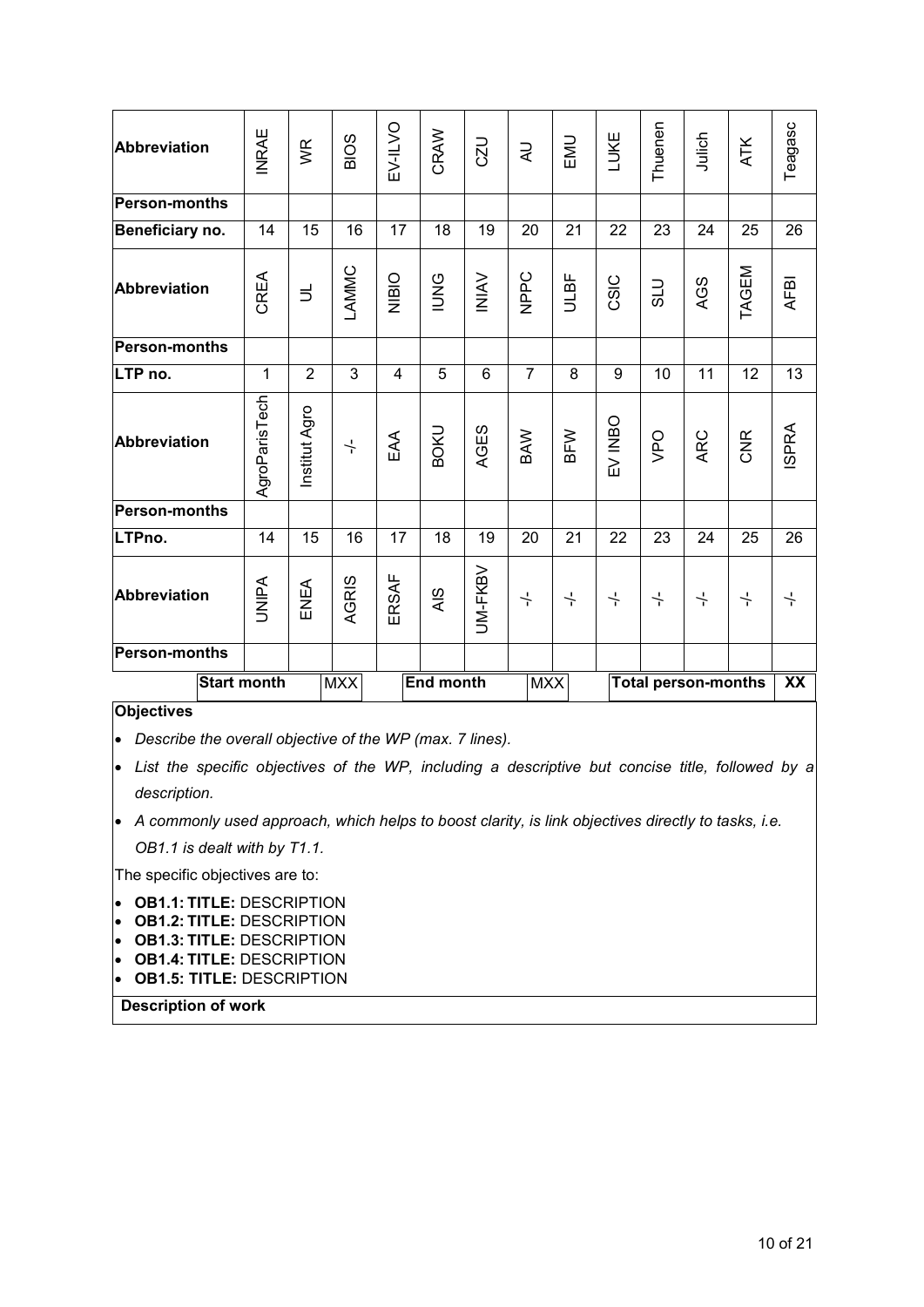|                                                                                         | Background: Describe the state-of-the-art in the field(s) relating to the WP, in particular the starting                                                                                                                                                                                                                                                                                                                                                                                              |
|-----------------------------------------------------------------------------------------|-------------------------------------------------------------------------------------------------------------------------------------------------------------------------------------------------------------------------------------------------------------------------------------------------------------------------------------------------------------------------------------------------------------------------------------------------------------------------------------------------------|
|                                                                                         | basis for the work, and gaps that the WP will bridge (max. 8 lines, as it has already been outlined in                                                                                                                                                                                                                                                                                                                                                                                                |
|                                                                                         | Section 4.1).                                                                                                                                                                                                                                                                                                                                                                                                                                                                                         |
|                                                                                         | Approach: Describe the overall approach adopted by the WP, in order for it to achieve its                                                                                                                                                                                                                                                                                                                                                                                                             |
|                                                                                         | objectives (max. 8 lines).                                                                                                                                                                                                                                                                                                                                                                                                                                                                            |
|                                                                                         | Tasks: List the tasks (and subtasks), including a descriptive but concise title, followed by the task                                                                                                                                                                                                                                                                                                                                                                                                 |
|                                                                                         | leader(s) and participants, and description, which should also clarify the roles of each participant.                                                                                                                                                                                                                                                                                                                                                                                                 |
| $\bullet$<br>$\bullet$<br>$\bullet$<br>$\bullet$<br>$\bullet$<br>$\bullet$<br>$\bullet$ | T1.1:TITLE (leader, co-leader, participants): DESCRIPTION<br>T1.2:TITLE (leader, co-leader, participants): DESCRIPTION<br>T1.3:TITLE (leader, co-leader, participants): DESCRIPTION<br>T1.4:TITLE (leader, co-leader, participants): DESCRIPTION<br>T1.5:TITLE (leader, co-leader, participants): DESCRIPTION<br>T1.6:TITLE (leader, co-leader, participants): DESCRIPTION<br>T1.7:TITLE (leader, co-leader, participants): DESCRIPTION<br>T1.8: TITLE (leader, co-leader, participants): DESCRIPTION |
|                                                                                         | Deliverables (see Table 4)                                                                                                                                                                                                                                                                                                                                                                                                                                                                            |
|                                                                                         | Milestones (see Table 5)                                                                                                                                                                                                                                                                                                                                                                                                                                                                              |

| <b>Work package</b> | WPX:                |
|---------------------|---------------------|
| Lead beneficiary    | full name (acronym) |
| or LTP              |                     |
| Deputy leader       | full name (acronym) |

| Beneficiary no.      | 1             | $\overline{2}$ | 3                    | 4       | 5           | $6\phantom{1}$ | $\overline{7}$ | 8    | 9       | 10      | 11     | 12         | 13           |
|----------------------|---------------|----------------|----------------------|---------|-------------|----------------|----------------|------|---------|---------|--------|------------|--------------|
| <b>Abbreviation</b>  | <b>INRAE</b>  | УŖ             | <b>BIOS</b>          | EV-ILVO | CRAW        | <b>CZU</b>     | $\overline{z}$ | EMU  | LUKE    | Thuenen | Julich | ATK        | Teagasc      |
| <b>Person-months</b> |               |                |                      |         |             |                |                |      |         |         |        |            |              |
| Beneficiary no.      | 14            | 15             | 16                   | 17      | 18          | 19             | 20             | 21   | 22      | 23      | 24     | 25         | 26           |
| Abbreviation         | CREA          | $\exists$      | LAMMC                | NIBIO   | <b>DNO</b>  | <b>NIAV</b>    | NPPC           | ULBF | CSIC    | OTS     | AGS    | TAGEM      | <b>AFBI</b>  |
| Person-months        |               |                |                      |         |             |                |                |      |         |         |        |            |              |
| LTP no.              | 1             | $\overline{2}$ | 3                    | 4       | 5           | 6              | $\overline{7}$ | 8    | 9       | 10      | 11     | 12         | 13           |
| <b>Abbreviation</b>  | AgroParisTech | Institut Agro  | $\frac{1}{\sqrt{2}}$ | EAA     | <b>BOKU</b> | AGES           | BAW            | BFW  | EV INBO | VPO     | ARC    | <b>CNR</b> | <b>ISPRA</b> |
| <b>Person-months</b> |               |                |                      |         |             |                |                |      |         |         |        |            |              |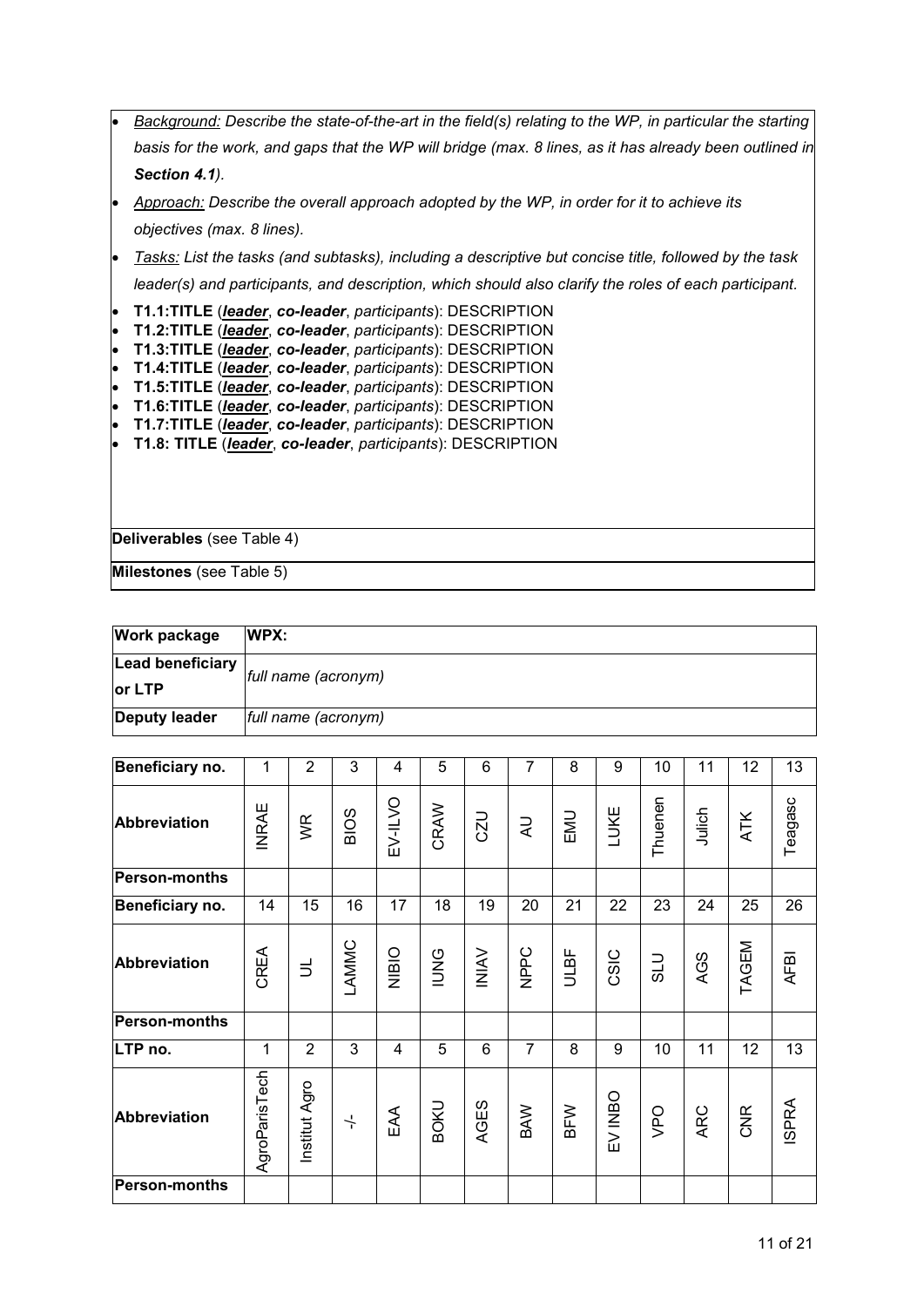| LTPno.                                                                                                                                           | 14                                                                                                                                                                                           | 15 | 16 | 17                         | 18 | 19 | 20 | 21 | 22 | 23 | 24 | 25               | 26 |  |  |  |  |
|--------------------------------------------------------------------------------------------------------------------------------------------------|----------------------------------------------------------------------------------------------------------------------------------------------------------------------------------------------|----|----|----------------------------|----|----|----|----|----|----|----|------------------|----|--|--|--|--|
| <b>Abbreviation</b>                                                                                                                              | <b>UM-FKBV</b><br>ERSAF<br>AGRIS<br><b>UNIPA</b><br>ENEA<br>AIS<br>$\frac{1}{1}$<br>$\frac{1}{\sqrt{2}}$<br>$\frac{1}{\sqrt{2}}$<br>$\frac{1}{\tau}$<br>$\frac{1}{\tau}$<br>$\frac{1}{\tau}$ |    |    |                            |    |    |    |    |    |    |    | $\frac{1}{\tau}$ |    |  |  |  |  |
| <b>Person-months</b>                                                                                                                             |                                                                                                                                                                                              |    |    |                            |    |    |    |    |    |    |    |                  |    |  |  |  |  |
| <b>Start month</b>                                                                                                                               | <b>MXX</b>                                                                                                                                                                                   |    |    | <b>Total person-months</b> |    | XX |    |    |    |    |    |                  |    |  |  |  |  |
| <b>Objectives</b>                                                                                                                                |                                                                                                                                                                                              |    |    |                            |    |    |    |    |    |    |    |                  |    |  |  |  |  |
| Describe the overall objective of the WP (max. 7 lines).                                                                                         |                                                                                                                                                                                              |    |    |                            |    |    |    |    |    |    |    |                  |    |  |  |  |  |
| List the specific objectives of the WP, including a descriptive but concise title, followed by a<br>$\bullet$                                    |                                                                                                                                                                                              |    |    |                            |    |    |    |    |    |    |    |                  |    |  |  |  |  |
| description.                                                                                                                                     |                                                                                                                                                                                              |    |    |                            |    |    |    |    |    |    |    |                  |    |  |  |  |  |
| A commonly used approach, which helps to boost clarity, is link objectives directly to tasks, i.e.                                               |                                                                                                                                                                                              |    |    |                            |    |    |    |    |    |    |    |                  |    |  |  |  |  |
| OB2.1 is dealt with by T2.1.                                                                                                                     |                                                                                                                                                                                              |    |    |                            |    |    |    |    |    |    |    |                  |    |  |  |  |  |
| The specific objectives are to:                                                                                                                  |                                                                                                                                                                                              |    |    |                            |    |    |    |    |    |    |    |                  |    |  |  |  |  |
| <b>OB2.1: TITLE: DESCRIPTION</b><br>$\bullet$                                                                                                    |                                                                                                                                                                                              |    |    |                            |    |    |    |    |    |    |    |                  |    |  |  |  |  |
| $\bullet$                                                                                                                                        | <b>OB2.2: TITLE: DESCRIPTION</b><br>$\bullet$<br><b>OB2.3: TITLE: DESCRIPTION</b>                                                                                                            |    |    |                            |    |    |    |    |    |    |    |                  |    |  |  |  |  |
| $\bullet$<br>$\bullet$                                                                                                                           | <b>OB2.4: TITLE: DESCRIPTION</b><br><b>OB2.5: TITLE: DESCRIPTION</b>                                                                                                                         |    |    |                            |    |    |    |    |    |    |    |                  |    |  |  |  |  |
| <b>Description of work</b>                                                                                                                       |                                                                                                                                                                                              |    |    |                            |    |    |    |    |    |    |    |                  |    |  |  |  |  |
| Background: Describe the state-of-the-art in the field(s) relating to the WP, in particular the starting<br>$\bullet$                            |                                                                                                                                                                                              |    |    |                            |    |    |    |    |    |    |    |                  |    |  |  |  |  |
| basis for the work, and gaps that the WP will bridge (max. 8 lines, as it has already been outlined in                                           |                                                                                                                                                                                              |    |    |                            |    |    |    |    |    |    |    |                  |    |  |  |  |  |
| Section 4.1).                                                                                                                                    |                                                                                                                                                                                              |    |    |                            |    |    |    |    |    |    |    |                  |    |  |  |  |  |
| Approach: Describe the overall approach adopted by the WP, in order for it to achieve its<br>$\bullet$                                           |                                                                                                                                                                                              |    |    |                            |    |    |    |    |    |    |    |                  |    |  |  |  |  |
| objectives (max. 8 lines).                                                                                                                       |                                                                                                                                                                                              |    |    |                            |    |    |    |    |    |    |    |                  |    |  |  |  |  |
| Tasks: List the tasks (and subtasks), including a descriptive but concise title, followed by the task<br>$\bullet$                               |                                                                                                                                                                                              |    |    |                            |    |    |    |    |    |    |    |                  |    |  |  |  |  |
| leader(s) and participants, and description, which should also clarify the roles of each participant.                                            |                                                                                                                                                                                              |    |    |                            |    |    |    |    |    |    |    |                  |    |  |  |  |  |
| The work will be conducted via the following tasks:                                                                                              |                                                                                                                                                                                              |    |    |                            |    |    |    |    |    |    |    |                  |    |  |  |  |  |
| T2.1:TITLE (leader, co-leader, participants): DESCRIPTION<br>$\bullet$                                                                           |                                                                                                                                                                                              |    |    |                            |    |    |    |    |    |    |    |                  |    |  |  |  |  |
| T2.2:TITLE (leader, co-leader, participants): DESCRIPTION<br>$\bullet$<br>T2.3:TITLE (leader, co-leader, participants): DESCRIPTION<br>$\bullet$ |                                                                                                                                                                                              |    |    |                            |    |    |    |    |    |    |    |                  |    |  |  |  |  |
| T2.4:TITLE (leader, co-leader, participants): DESCRIPTION<br>$\bullet$                                                                           |                                                                                                                                                                                              |    |    |                            |    |    |    |    |    |    |    |                  |    |  |  |  |  |
| T2.5:TITLE (leader, co-leader, participants): DESCRIPTION<br>$\bullet$<br>T2.6:TITLE (leader, co-leader, participants): DESCRIPTION<br>$\bullet$ |                                                                                                                                                                                              |    |    |                            |    |    |    |    |    |    |    |                  |    |  |  |  |  |
| T2.7:TITLE (leader, co-leader, participants): DESCRIPTION<br>$\bullet$                                                                           |                                                                                                                                                                                              |    |    |                            |    |    |    |    |    |    |    |                  |    |  |  |  |  |
| $\bullet$                                                                                                                                        | T2.8: TITLE (leader, co-leader, participants): DESCRIPTION                                                                                                                                   |    |    |                            |    |    |    |    |    |    |    |                  |    |  |  |  |  |
|                                                                                                                                                  |                                                                                                                                                                                              |    |    |                            |    |    |    |    |    |    |    |                  |    |  |  |  |  |
|                                                                                                                                                  | Deliverables (see Table 4)                                                                                                                                                                   |    |    |                            |    |    |    |    |    |    |    |                  |    |  |  |  |  |
|                                                                                                                                                  |                                                                                                                                                                                              |    |    |                            |    |    |    |    |    |    |    |                  |    |  |  |  |  |

Table 4: List the deliverables, including a descriptive but concise deliverable title, responsible participant, month of delivery, and description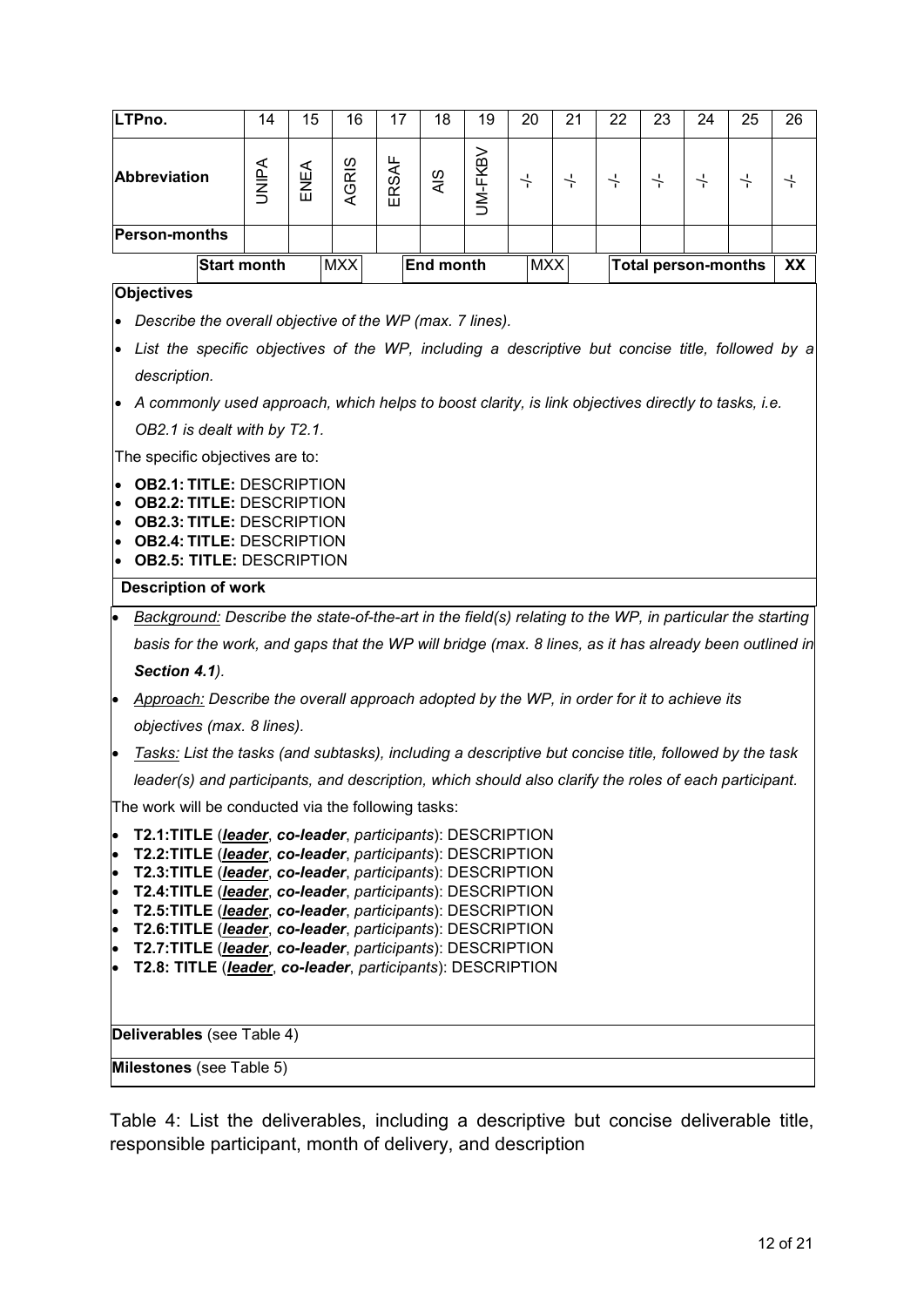| <b>Deliverable</b> | <b>WP</b> | <b>Month</b> | <b>Responsible</b> | <b>Title</b> | <b>Description</b> |
|--------------------|-----------|--------------|--------------------|--------------|--------------------|
|                    |           | Οf           | participant        |              |                    |
|                    |           | delivery     |                    |              |                    |
| D1.1               | 1         | МX           |                    |              |                    |
| D <sub>1.2</sub>   | 1         | MX.          |                    |              |                    |
| D1.X               |           | <b>MX</b>    |                    |              |                    |
| D <sub>2.1</sub>   | 2         | <b>MX</b>    |                    |              |                    |
| DX.X               | X         | <b>MX</b>    |                    |              |                    |

Table 5: List the milestones, including a descriptive but concise milestone title, responsible participant, month of achieving milestone, and description.

| <b>Milestone</b> | <b>WP</b> | <b>Due</b><br>month | Responsible<br>participant | <b>Title</b> | <b>Description</b> |
|------------------|-----------|---------------------|----------------------------|--------------|--------------------|
| M1.1             |           | MX.                 |                            |              |                    |
| M1.2             |           | <b>MX</b>           |                            |              |                    |
| M1.X             |           | МX                  |                            |              |                    |
| M2.1             | 2         | MX                  |                            |              |                    |
| MX.X             | X         | MX                  |                            |              |                    |

Table 6: *Example of a Gantt chart illustrating the timing of project`s tasks (T), deliverables (D) and milestones (M). The EJP SOIL annual work plans are based on a monthly resolution, which also applies to EJP SOIL internal call funded research project.*

|         | 1 <sup>st</sup> Annual period first work plan |   |   |  |   |   |  |   |   |    |    |    |
|---------|-----------------------------------------------|---|---|--|---|---|--|---|---|----|----|----|
| Months* |                                               | ⌒ | د |  | 5 | 6 |  | Я | 9 | 10 | 44 | 10 |
| WP1     |                                               |   |   |  |   |   |  |   |   |    |    |    |
| T11     |                                               |   |   |  |   |   |  |   |   |    |    |    |
|         |                                               |   |   |  |   |   |  |   |   |    |    |    |
| M       |                                               |   |   |  |   |   |  |   |   |    |    |    |
| T1.2    |                                               |   |   |  |   |   |  |   |   |    |    |    |
| ำว      |                                               |   |   |  |   |   |  |   |   |    |    |    |

\* EJP SOIL months; M1 equals February 2020 WP: Work package

## <span id="page-12-0"></span>**4.3.Impact**

*Expected impact (considering cross-cutting issues: multi-actor/ multi-disciplinary and system approach)*

*Innovation potential (ambition and novelty in relation to the state of the art)*

*Added value of the transnational collaboration and geographical relevance*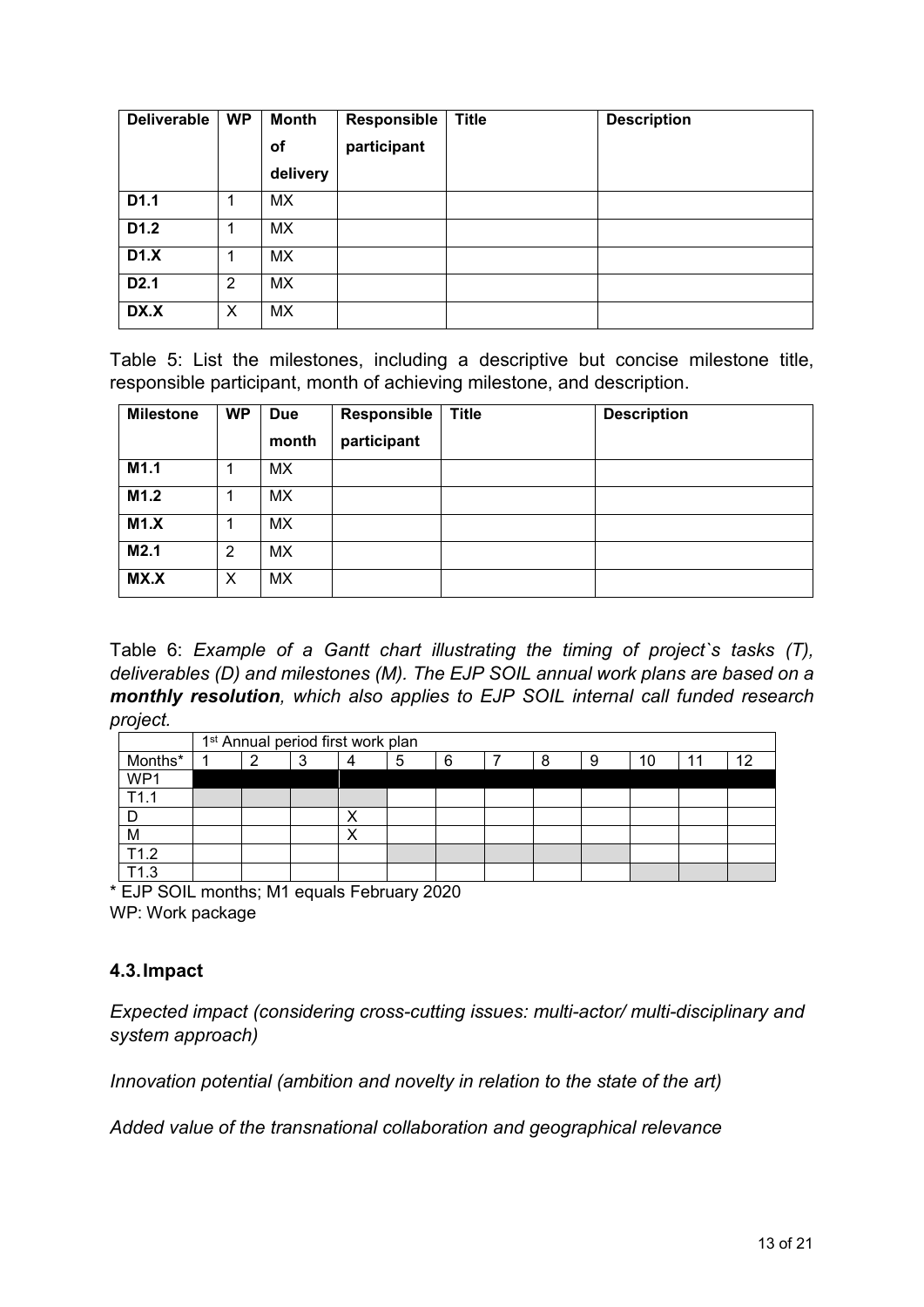## <span id="page-13-0"></span>**5. Ethical issues**

*Indication that the research project is carried out in accordance with the European Union, the respective national (Chapter 5 and Annex 5 "Self-assessment"), and the EJP SOIL`s requirements. Proposals that do not include all the compulsory information or do not meet the formal requirements of the Call announcement will not be considered for funding.*

*Address any of the ethical issues listed in Annex 5 that are expected to arise during the proposed project. In max. 6000 characters with spaces.*

#### <span id="page-13-1"></span>**6. Communication and dissemination strategy**

*On the basis of an internal EJP SOIL communication and dissemination services and tools (see section "Communication and dissemination") the applicants should consider the following communication and dissemination options during communication plan preparation (in max 6000 characters with spaces):*

- *Describe how the funded research is relevant for particular stakeholders;*
- *Specify how the project will engage and interact with these on both national and European level;*
- *Specify communication, dissemination and knowledge exchange activities such scientific papers, articles, posters, course or training material, web-based tools, as workshops or field days;*
- *Specify activities including (co)organizing national workshops in member states funding the project;*
- *Specify how they will draw upon relevant professional assistance from WP9 and National Communication Representatives to secure communication, dissemination and exploitation activities;*
- *Appoint a Project Communication Representative who will be responsible for communication, dissemination and exploitation activities in the project;*
- *Include summarized budget lines for communication, dissemination and exploitation activities.*

## <span id="page-13-2"></span>**7. Data management strategy**

*Describe how the research data in this project will be findable, accessible, interoperable and re-usable (FAIR) (in max 6000 characters with spaces):* 

- *- Describe the handling of research data during and after the end of the project;*
- *- Specify what data will be collected, processed and/or generated and/or reused;*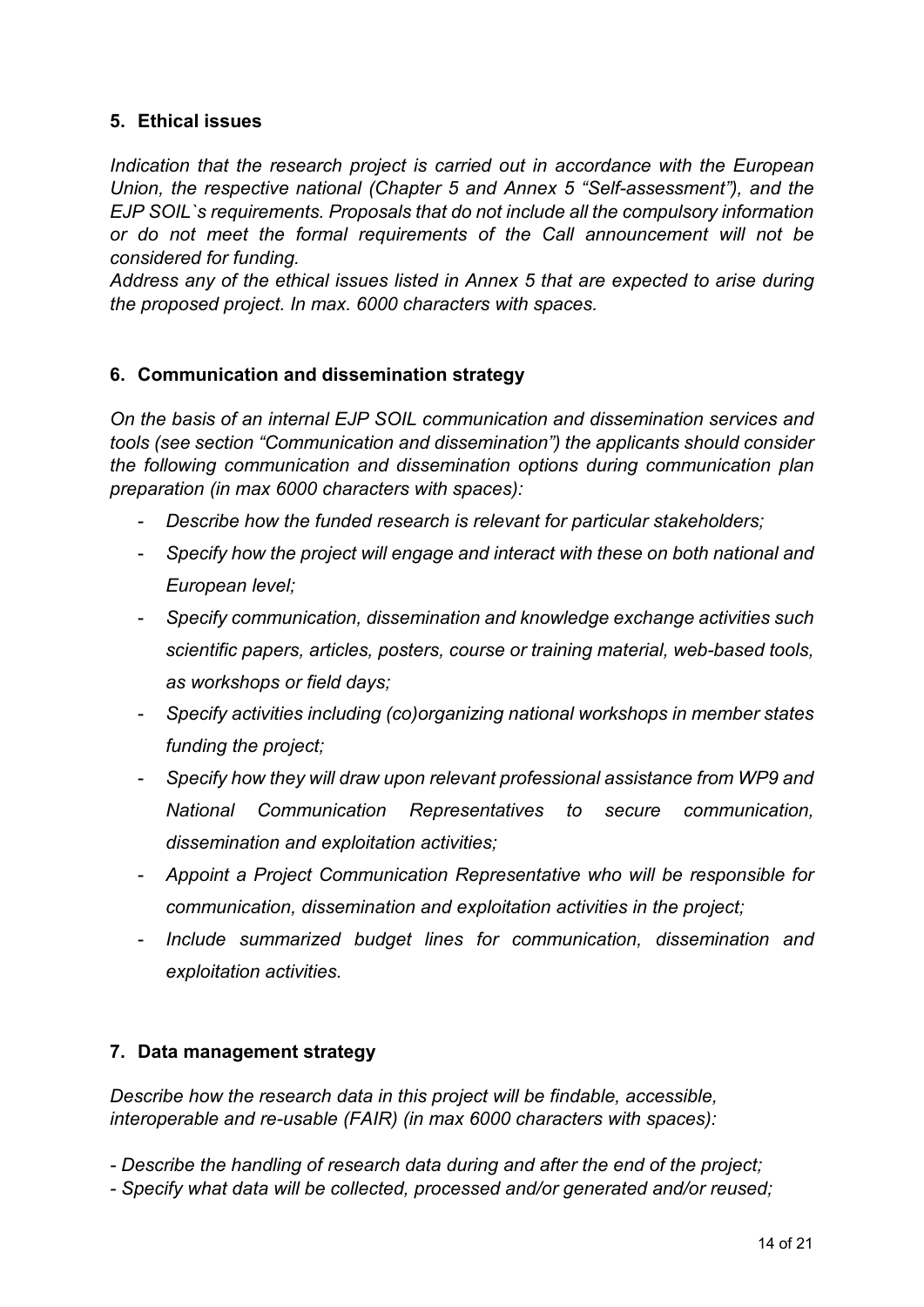*- Specify which methodology and standards will be applied;*

*- Specify whether data will be shared/made open access;*

*- Specify how data will be curated and preserved (including after the end of the project).*

#### <span id="page-14-0"></span>**8. References**

*Please us citation style of the European Journal of Soil Science [\(https://onlinelibrary.wiley.com/journal/13652389\)](https://onlinelibrary.wiley.com/journal/13652389)*

The closing date for complete and timely submission of proposals is 31<sup>st</sup> May 2022 in M28 – 23:59 CET. Applications should be submitted via the EJP SOIL`s proposal submission system [\(Link\)](https://www.lyyti.fi/reg/EJPSOIL_3rd_internal_call).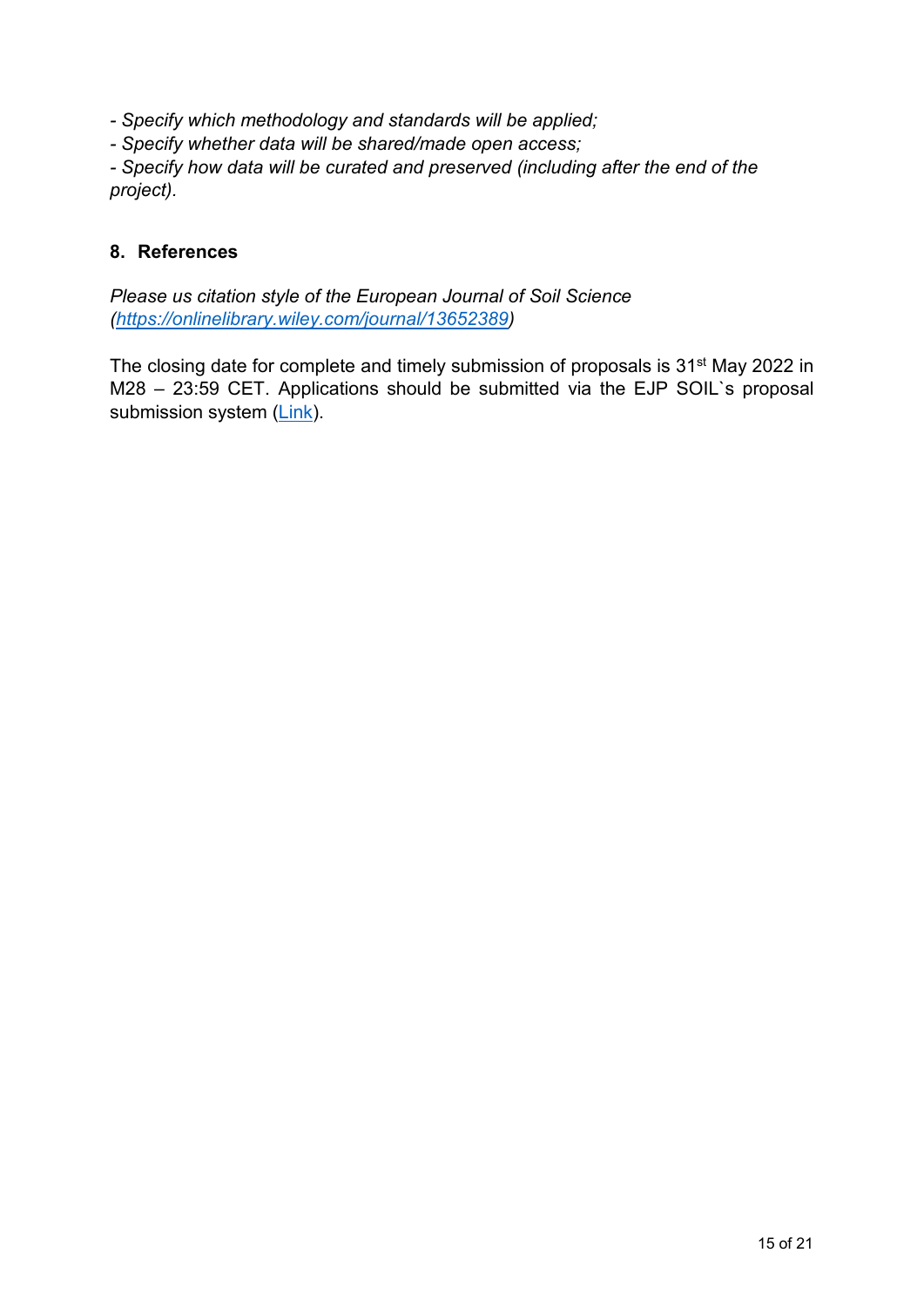## **Annex 4: Template for proposal budget**

Please, visit the EJP Website (www.ejpsoil.org) to retrieve the budget sheet template in Excel format. **Please submit Annex 4 as an Excel document, NOT as a PDF**.

Important notices regarding budget plan

- The template file is composed of several spreadsheets, one summary budget spreadsheet and as many other spreadsheets as cost items.
- Where necessary complete the yellow cells in each relevant spreadsheet
- For each cost budgeted, describe it and refer to the corresponding task(s) of the project (See Annex 3, section 3)
- Complete one file consisting of annual budget plans to be summarized in an overall data sheet.
- Name each file as:
	- o Project acronym
	- o Institute name
	- o Project year (Y)
	- $\circ$  E.g.: xxxxx Y1
- Contact the Call Office for any further clarification needed [\(EJPCO@maapera.fi\)](mailto:EJPCO@maapera.fi)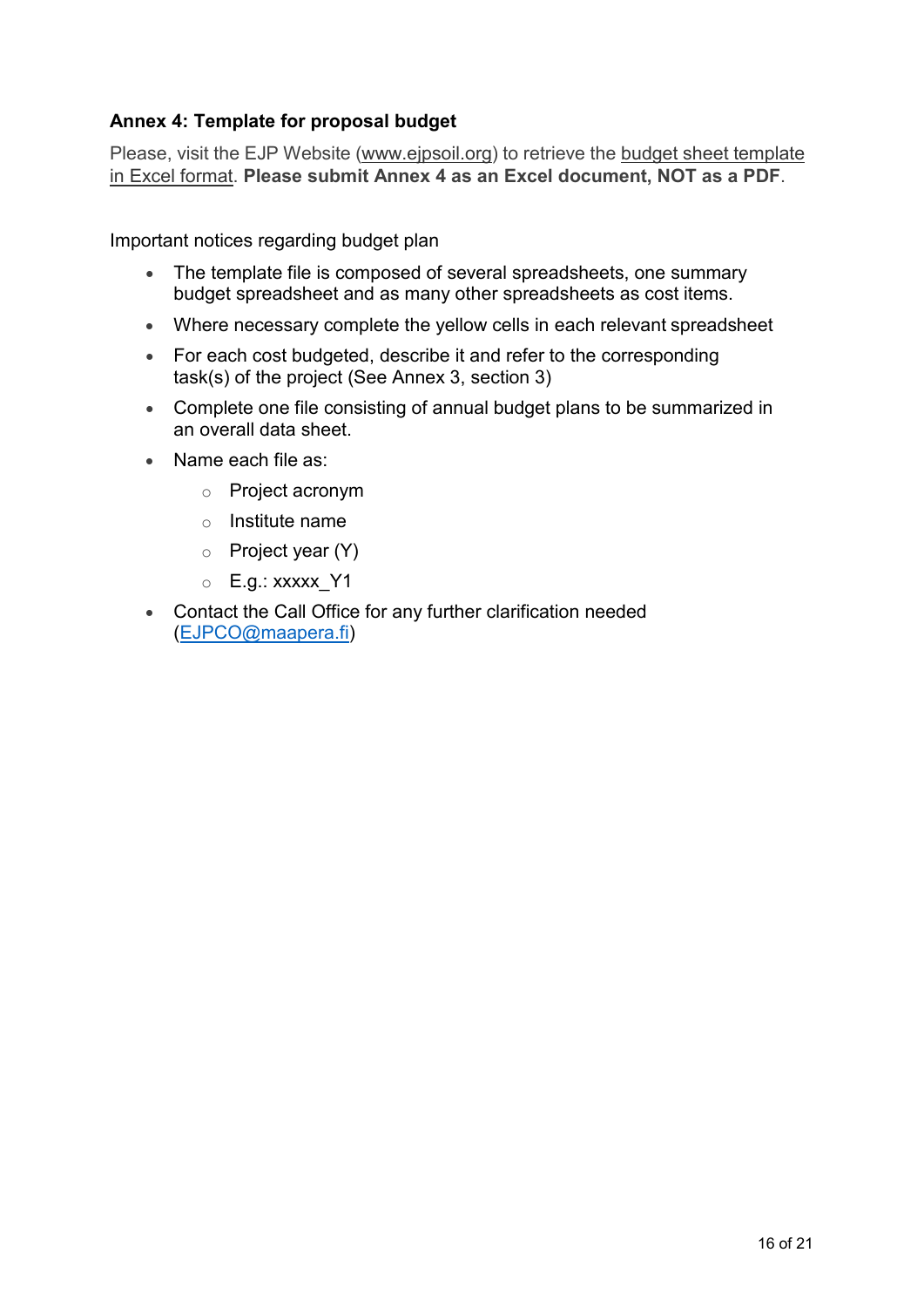## **Annex 5. Ethics self-assessment**

Please see the EJP SOIL Website (www. EJPSOIL.eu), to retrieve the excel sheet for Ethics Self-Assessment.

| ASSESSITIEITU.<br><b>EJPSOIL Ethics Self-Assessment</b> |                                                                                                             |     |           |  |  |
|---------------------------------------------------------|-------------------------------------------------------------------------------------------------------------|-----|-----------|--|--|
|                                                         |                                                                                                             |     |           |  |  |
|                                                         | Instructions:                                                                                               |     |           |  |  |
|                                                         | Each candidate EJP SOIL leader must complete this questionnaire.                                            |     |           |  |  |
|                                                         | For guidance, please use the guidance document.                                                             |     |           |  |  |
|                                                         | Send the completed form to EJPfirstcall@luke.fi together with your full proposal.                           |     |           |  |  |
|                                                         |                                                                                                             |     |           |  |  |
| $\mathbf{1}$                                            | <b>HUMANS</b>                                                                                               |     |           |  |  |
|                                                         | Does your research involve human participants?                                                              | Yes | No        |  |  |
|                                                         | Are they providing sensitive or personal information?                                                       | Yes | No        |  |  |
|                                                         | Are they volunteers for social or human sciences research?                                                  | Yes | No        |  |  |
|                                                         | Are they persons unable to give informed consent?                                                           | Yes | No        |  |  |
|                                                         | Are they vulnerable individuals or groups?                                                                  | Yes | No        |  |  |
|                                                         | Are they children/minors?                                                                                   | Yes | <b>No</b> |  |  |
|                                                         | Are they patients?                                                                                          | Yes | <b>No</b> |  |  |
|                                                         | Are they healthy volunteers for medical studies?                                                            | Yes | <b>No</b> |  |  |
|                                                         | Are they residents in a non-EU country?                                                                     | Yes | No        |  |  |
|                                                         | Does your research involve physical interventions on the study participants?                                | Yes | No        |  |  |
|                                                         | Does it involve invasive techniques?                                                                        | Yes | No        |  |  |
|                                                         | Does it involve collection of biological samples?                                                           | Yes | <b>No</b> |  |  |
|                                                         | If your research involves processing of genetic information or collecting personal data, see also section 4 |     |           |  |  |
| $\overline{2}$                                          | <b>PERSONAL DATA</b>                                                                                        |     |           |  |  |
|                                                         | Does your research involve personal data collection and/or processing?                                      | Yes | No        |  |  |
|                                                         | Does it involve the collection and/or processing of sensitive personal data (e.g.:                          | Yes | No        |  |  |
|                                                         | health, sexual lifestyle, ethnicity, political opinion, religious or philosophical)                         |     |           |  |  |
|                                                         | Does it involve processing of genetic information?                                                          | Yes | No        |  |  |
|                                                         | Does it involve tracking or observation of participants?                                                    | Yes | No        |  |  |
|                                                         | Does your research involve further processing of previously collected personal data                         | Yes | No        |  |  |
|                                                         | (secondary use)?                                                                                            |     |           |  |  |
| $\overline{\mathbf{3}}$                                 | <b>ANIMALS</b>                                                                                              |     |           |  |  |
|                                                         | Does your research involve animals?                                                                         | Yes | No        |  |  |
|                                                         | Are they legally protected animals?                                                                         | Yes | No        |  |  |
|                                                         | Are they vertebrates?                                                                                       | Yes | No        |  |  |
|                                                         | Are they non-human primates?                                                                                | Yes | No        |  |  |
|                                                         | Are they genetically modified?                                                                              | Yes | No        |  |  |
|                                                         | Are they cloned farm animals?                                                                               | Yes | No        |  |  |
|                                                         | Are they endangered?                                                                                        | Yes | No        |  |  |
|                                                         | Please indicate the species involved (Maximum number of characters allowed: 1000)                           |     |           |  |  |
|                                                         |                                                                                                             |     |           |  |  |
| 4                                                       | <b>THIRD COUNTRIES*</b>                                                                                     |     |           |  |  |
|                                                         | In case non-EU countries are involved, do the research related activities undertaken in                     | Yes | No        |  |  |
|                                                         | these countries                                                                                             |     |           |  |  |
|                                                         | Specify the countries involved: (Maximum number of characters allowed: 1000)                                |     |           |  |  |
|                                                         |                                                                                                             |     |           |  |  |
|                                                         |                                                                                                             |     |           |  |  |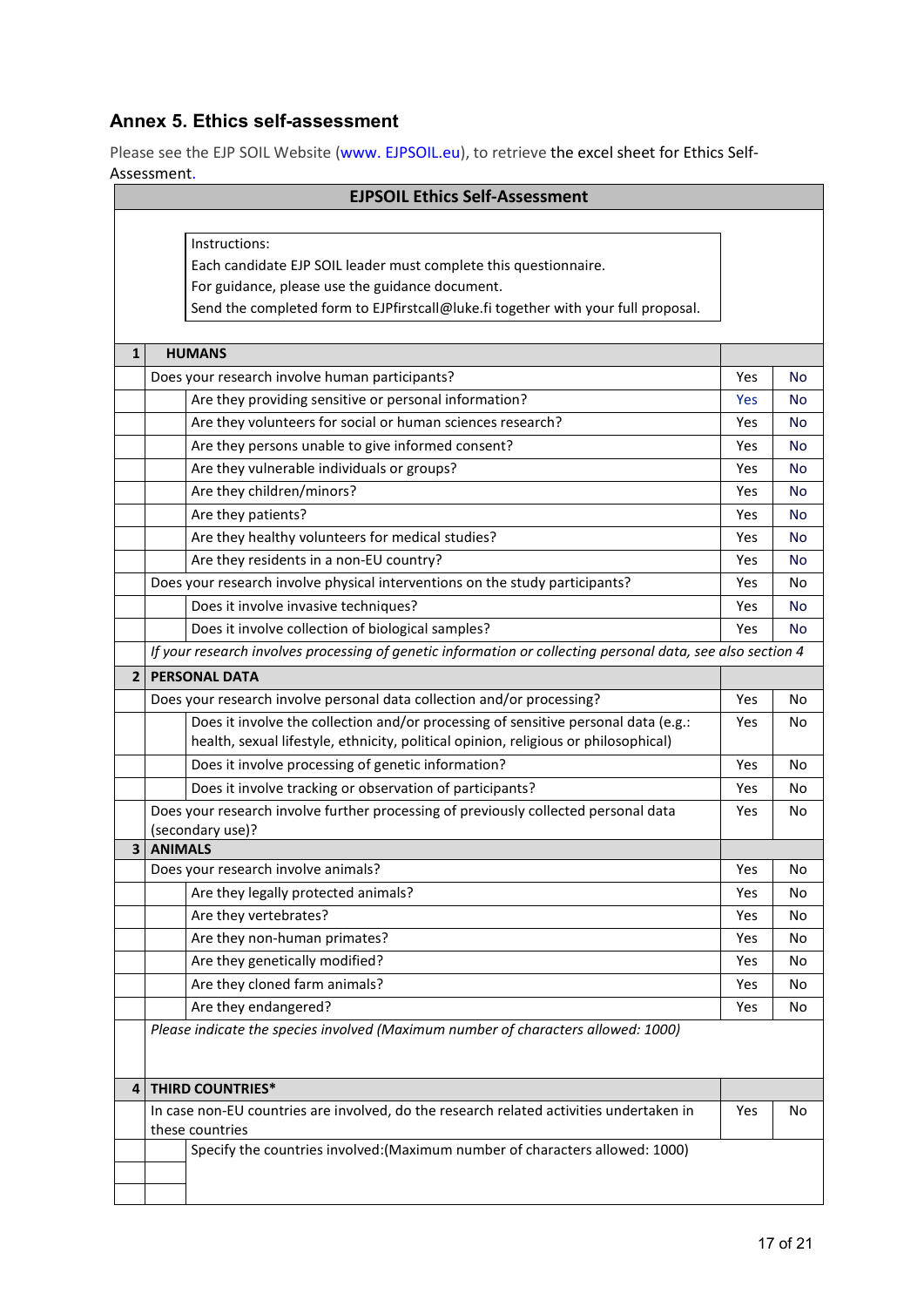|                                                                                                                                      | Do you plan to use local resources (e.g. animal and/or human tissue samples,<br>genetic material, live animals, human remains, materials of historical value,<br>endangered fauna or flora samples, etc.)? |                                                                                                                                                                                                  | Yes        | No        |  |
|--------------------------------------------------------------------------------------------------------------------------------------|------------------------------------------------------------------------------------------------------------------------------------------------------------------------------------------------------------|--------------------------------------------------------------------------------------------------------------------------------------------------------------------------------------------------|------------|-----------|--|
|                                                                                                                                      | Do you plan to import any material - including personal data - from non-EU<br>countries into the EU?                                                                                                       |                                                                                                                                                                                                  | Yes        | No        |  |
|                                                                                                                                      |                                                                                                                                                                                                            | Specify material, countries and legal permissions involved: (Maximum number of characters<br>allowed: 1000)                                                                                      |            |           |  |
|                                                                                                                                      |                                                                                                                                                                                                            | Do you plan to export any material - including personal data - from the EU to non-<br>EU countries?                                                                                              | Yes        | No        |  |
|                                                                                                                                      | Specify material, countries and legal permissions involved: (Maximum number of characters<br>allowed: 1000)                                                                                                |                                                                                                                                                                                                  |            |           |  |
|                                                                                                                                      |                                                                                                                                                                                                            | If your research involves low and/or lower middle income countries, are benefits-<br>sharing actions planned?                                                                                    | Yes        | No        |  |
|                                                                                                                                      |                                                                                                                                                                                                            | Do you plan to use biological resources that are subject to Access and Benefit<br>Sharing (Nagoya Protocol) Regulations (Regulation (EU) No.511/2014;<br>Implementing Regulation (EU) 2015/1866) | Yes        | No.       |  |
|                                                                                                                                      |                                                                                                                                                                                                            | Specify material and countries: (Maximum number of characters allowed: 1000)                                                                                                                     |            |           |  |
|                                                                                                                                      |                                                                                                                                                                                                            | Could the situation in the country put the individuals taking part in the research at<br>risk?                                                                                                   | Yes        | No        |  |
| 5                                                                                                                                    |                                                                                                                                                                                                            | <b>ENVIRONMENT &amp; HEALTH and SAFETY</b>                                                                                                                                                       |            |           |  |
|                                                                                                                                      |                                                                                                                                                                                                            | Does your research involve the use of elements that may cause harm to the<br>environment, to animals or plants?                                                                                  | Yes        | No        |  |
|                                                                                                                                      |                                                                                                                                                                                                            | Does your research deal with endangered fauna and/or flora and/or protected<br>areas?                                                                                                            | Yes        | No        |  |
|                                                                                                                                      |                                                                                                                                                                                                            | Does your research involve the use of elements that may cause harm to humans,<br>including research stuff?                                                                                       | Yes        | No        |  |
| 6                                                                                                                                    | <b>DUAL USE</b>                                                                                                                                                                                            |                                                                                                                                                                                                  |            |           |  |
|                                                                                                                                      |                                                                                                                                                                                                            | Does your research involve dual-use items in the sense of Regulations 428/2009,<br>or other items for which an authorization is required?                                                        | Yes        | No        |  |
| $\overline{7}$                                                                                                                       | <b>EXCLUSIVE FOCUS ON CIVIL APPLICATIONS</b>                                                                                                                                                               |                                                                                                                                                                                                  |            |           |  |
|                                                                                                                                      |                                                                                                                                                                                                            | Could your research raise concerns regarding the exclusive focus on civil<br>applications?                                                                                                       | Yes        | No        |  |
| 8                                                                                                                                    | <b>MISUSE</b>                                                                                                                                                                                              |                                                                                                                                                                                                  |            |           |  |
|                                                                                                                                      |                                                                                                                                                                                                            | Does your research have the potential for misuse of research results?                                                                                                                            | Yes        | No        |  |
| 9                                                                                                                                    |                                                                                                                                                                                                            | <b>OTHER ETHICS ISSUES</b>                                                                                                                                                                       |            |           |  |
|                                                                                                                                      |                                                                                                                                                                                                            | Are there any other ethics issues that should be taken into consideration?                                                                                                                       | Yes        | No        |  |
|                                                                                                                                      |                                                                                                                                                                                                            | Please specify (maximum number of characters allowed: 1000)                                                                                                                                      |            |           |  |
|                                                                                                                                      |                                                                                                                                                                                                            |                                                                                                                                                                                                  |            |           |  |
|                                                                                                                                      |                                                                                                                                                                                                            |                                                                                                                                                                                                  |            |           |  |
|                                                                                                                                      |                                                                                                                                                                                                            | I confirm that I have taken into account all ethics issues described above and that I will comply                                                                                                | I confirm: |           |  |
| with the regulation as set out in the Grant Agreement (i.e. Art 34) before the start of any<br>activity in which ethics issues apply |                                                                                                                                                                                                            |                                                                                                                                                                                                  |            | yes or no |  |
| Document completed by                                                                                                                |                                                                                                                                                                                                            |                                                                                                                                                                                                  |            |           |  |
| Date                                                                                                                                 |                                                                                                                                                                                                            |                                                                                                                                                                                                  |            |           |  |
| Signature                                                                                                                            |                                                                                                                                                                                                            |                                                                                                                                                                                                  |            |           |  |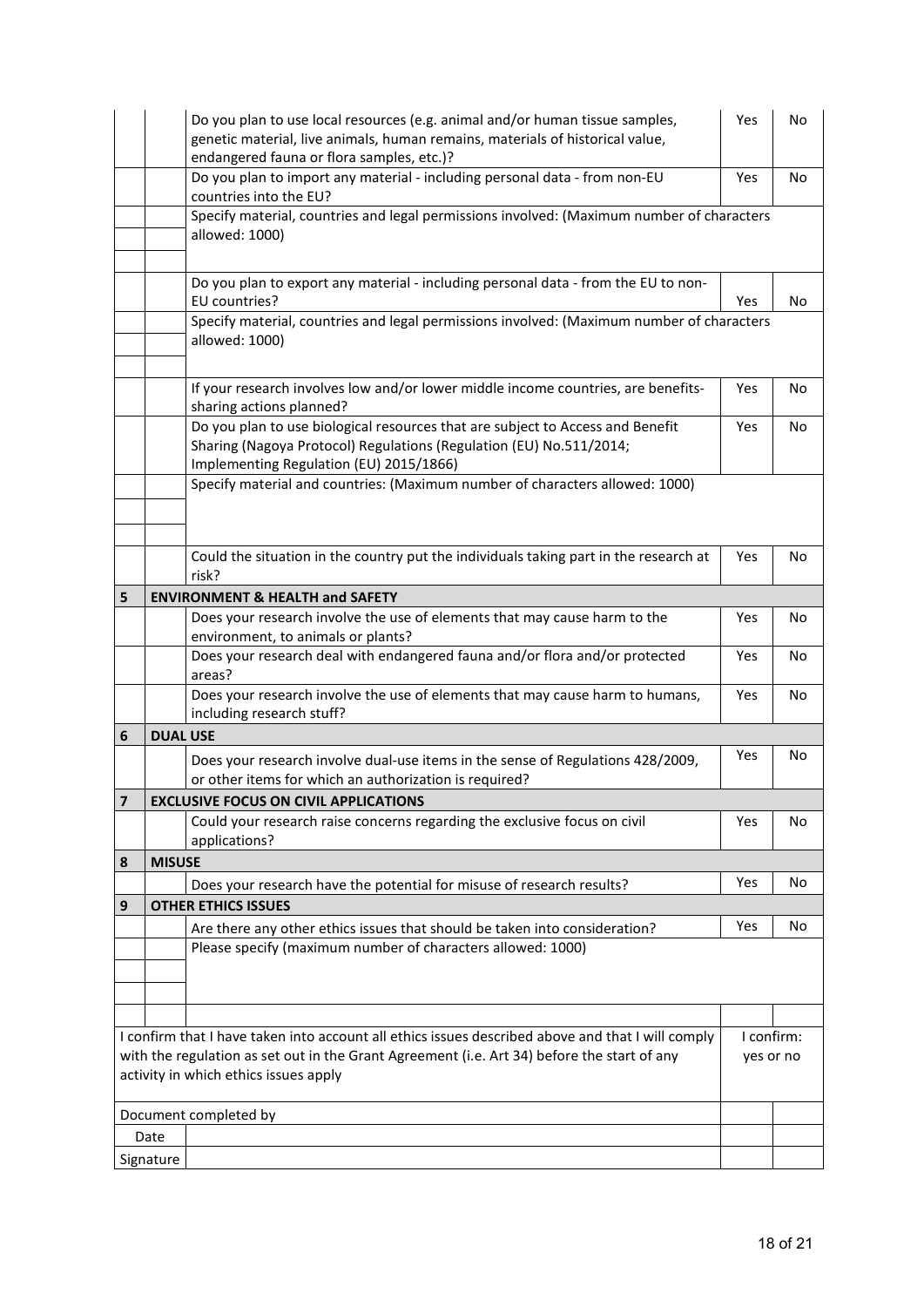\* Norway, Switzerland and UK (i.e. changes will be communicated via WPs 1 and 3) are within the European Economic Area (EEA); therefore covered by the GDPR and its provisions. The only non-EU country is Turkey, which requires additional consultation of Turkish colleagues to manage personal data protections issues.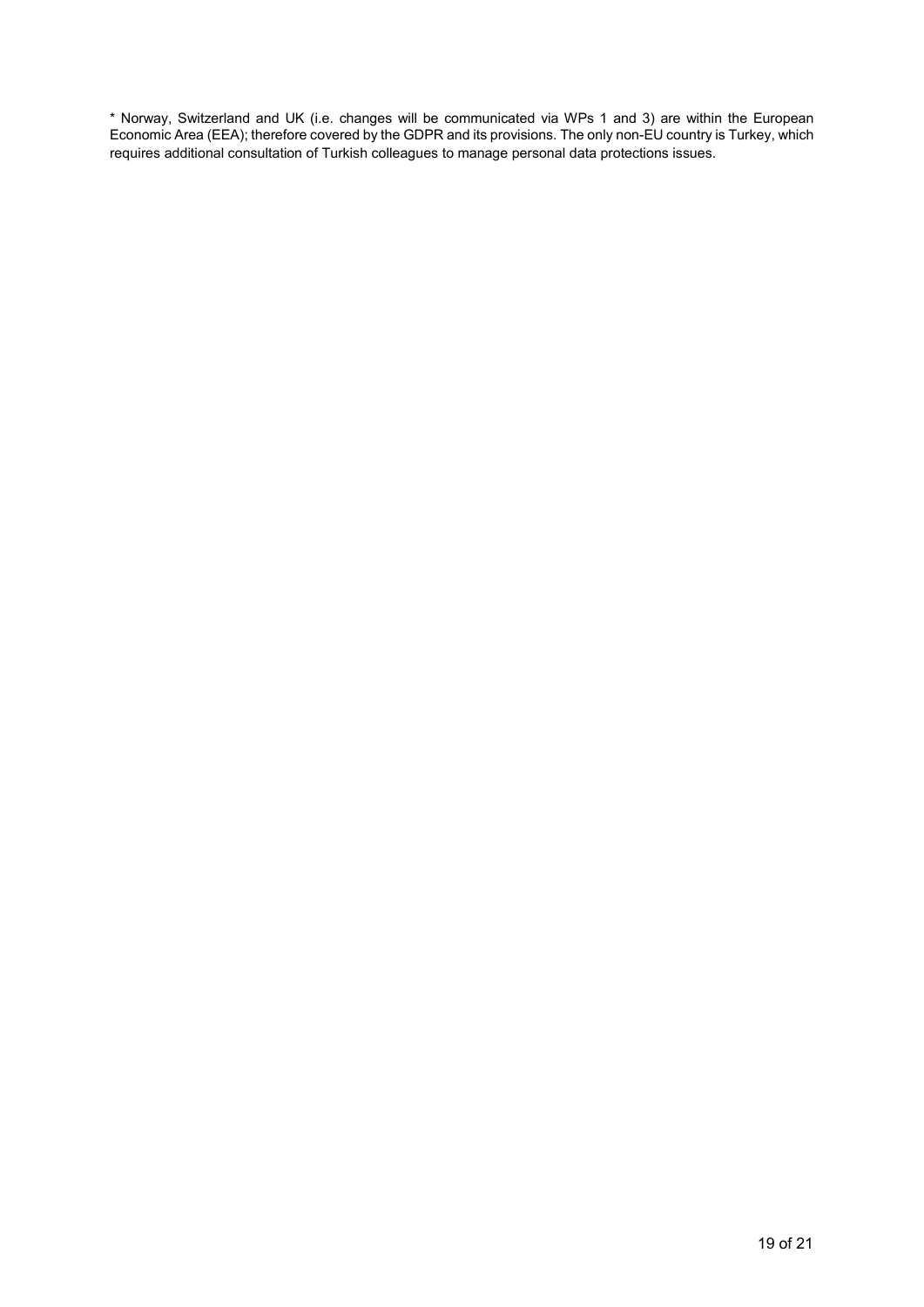## **Annex 6. Certificate of co-financing**

#### **To be submitted after selection**.

This template should be used for participants of selected research projects in order to provide evidence of their commitment. Grey-marked fields must be duly completed. This document must be signed by an authorized representative of the organisation. A template for each participant organization is required.

In case of failure in proving such commitment, a participant could be regarded as ineligible, jeopardizing the whole research consortium.

| <b>EJP SOIL Call Office</b>                                                                   | Address of organisation                                                                 |  |  |  |  |  |  |
|-----------------------------------------------------------------------------------------------|-----------------------------------------------------------------------------------------|--|--|--|--|--|--|
| Organisation                                                                                  | Name of contact person                                                                  |  |  |  |  |  |  |
| Name                                                                                          |                                                                                         |  |  |  |  |  |  |
| <b>Street</b>                                                                                 |                                                                                         |  |  |  |  |  |  |
| Town                                                                                          |                                                                                         |  |  |  |  |  |  |
|                                                                                               |                                                                                         |  |  |  |  |  |  |
| Country                                                                                       |                                                                                         |  |  |  |  |  |  |
| EJP SOIL $-3^{rd}$ Internal Call for research proposals 2022                                  |                                                                                         |  |  |  |  |  |  |
| Certificate of co-financing                                                                   |                                                                                         |  |  |  |  |  |  |
|                                                                                               | <b>Project title: </b>                                                                  |  |  |  |  |  |  |
|                                                                                               |                                                                                         |  |  |  |  |  |  |
|                                                                                               |                                                                                         |  |  |  |  |  |  |
| Place, date                                                                                   |                                                                                         |  |  |  |  |  |  |
|                                                                                               | We hereby confirm that <b>organisation</b> has sufficient resources and is committed to |  |  |  |  |  |  |
|                                                                                               |                                                                                         |  |  |  |  |  |  |
| participate to the <b>project title</b> , in accordance to the proposal which is submitted by |                                                                                         |  |  |  |  |  |  |
| coordinator in the frame of the EJP SOIL $-3rd$ Internal Call 2022 and in case the            |                                                                                         |  |  |  |  |  |  |
| proposal is validated for funding by the Board of Programme Managers.                         |                                                                                         |  |  |  |  |  |  |
|                                                                                               |                                                                                         |  |  |  |  |  |  |
| In addition, in case of separate source of funding: Please find attached to this letter       |                                                                                         |  |  |  |  |  |  |
| a commitment from <b>funding organisation</b> for our contribution to this project.           |                                                                                         |  |  |  |  |  |  |
|                                                                                               |                                                                                         |  |  |  |  |  |  |
| Signature of <b>Name and affiliation</b>                                                      |                                                                                         |  |  |  |  |  |  |
|                                                                                               |                                                                                         |  |  |  |  |  |  |